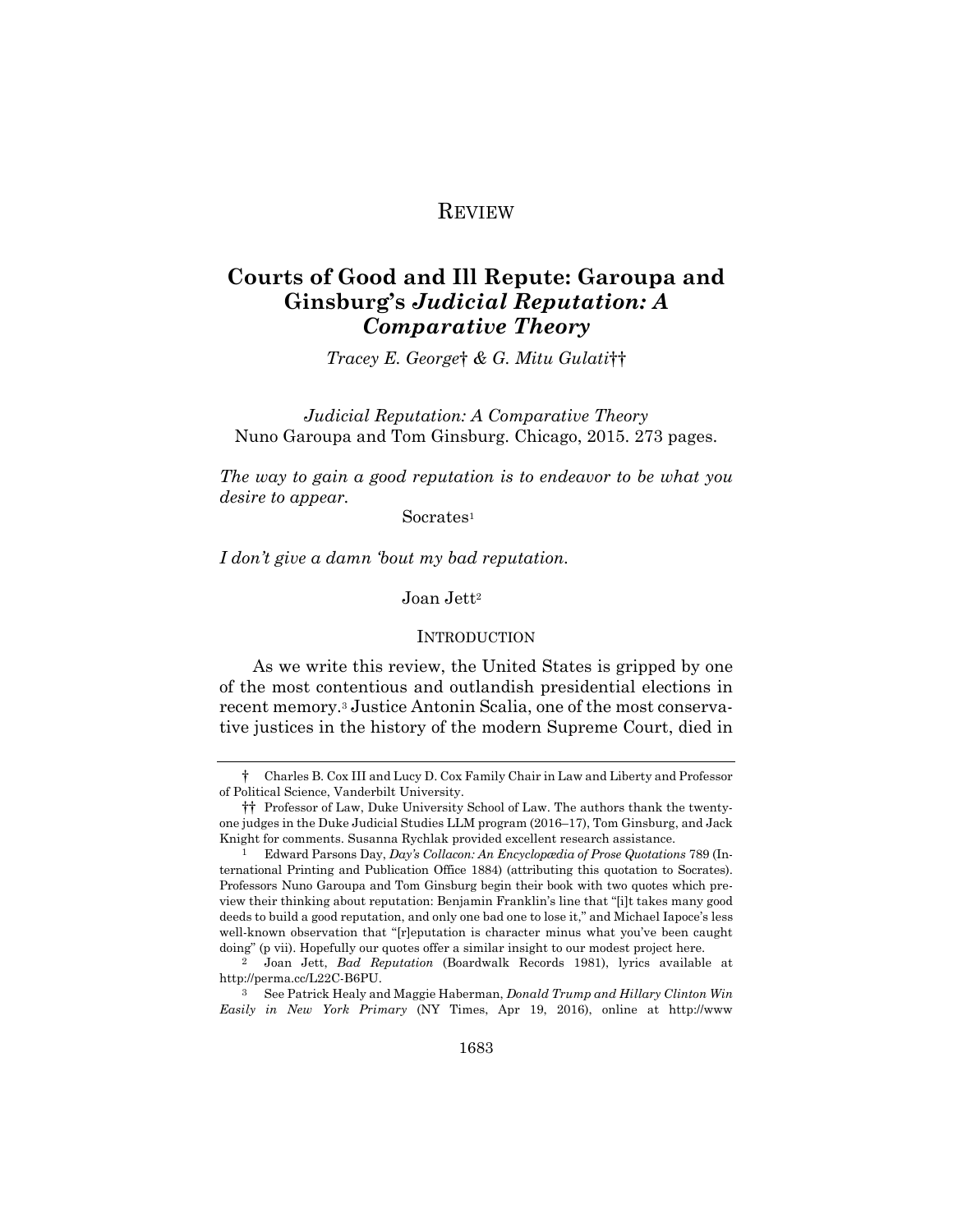the midst of this political whirlwind,<sup>4</sup> and the nomination process for his successor has been sucked into the vortex. President Barack Obama expressed frustration with Senate Republicans, who hold a majority and have promised not to allow a vote, hold hearings, or even meet the candidate: "At that point, the judiciary becomes a pure extension of politics. And that damages people's faith in the judiciary."5 By implication, the public's view of courts matters.

Law professors Nuno Garoupa and Tom Ginsburg have published an ambitious book that seeks to account for the great diversity of judicial systems based, in part, on the public's opinion of courts. The structural features of courts, such as whether the judges are permitted to (and do) publish dissents, Garoupa and Ginsburg explain, can have a significant impact on the public's opinion of courts. Drawing on their own prodigious writings, the authors propose a reputation theory "to explain how judges respond to the incentives provided by different audiences and how legal systems design their judicial institutions to calibrate the locally appropriate balance between audiences" (p 7).6 Judges care about their reputations. And reputation serves as both cause and effect of the design of courts.

Judicial reputation in Garoupa and Ginsburg's book operates on many levels. A judge has a reputation, but so too does a court

<sup>.</sup>nytimes.com/2016/04/20/us/politics/new-york-primary.html (visited May 6, 2016) (Perma archive unavailable).

<sup>4</sup> See Wilson Andrews, Jeremy Bowers, and K.K. Rebecca Lai, *How Scalia Compared with Other Justices* (NY Times, Feb 14, 2016), online at http://www.nytimes.com/ interactive/2016/02/14/us/supreme-court-justice-ideology-scalia.html (visited Apr 29, 2016) (Perma archive unavailable) (showing, based on work by Professors Lee Epstein, Andrew D. Martin, and Kevin Quinn, that Scalia was the second most conservative justice during nearly all of his tenure and holds roughly the same spot—second or third—among all justices who have served since 1937).

<sup>5</sup> *Transcript and Video: President Obama's Interview with NPR's Nina Totenberg* (NPR, Mar 18, 2016), online at http://www.npr.org/2016/03/18/470869897/transcript-and -video-president-obamas-interview-with-nprs-nina-totenberg (visited Apr 29, 2016) (Perma archive unavailable).

 $6$  Prior scholars have also emphasized the importance of understanding judicial behavior as a function of the different audiences judges are seeking to speak to, albeit not in the context of a reputational theory drawn as sharply as that of Garoupa and Ginsburg. See generally, for example, Lawrence Baum, *Judges and Their Audiences: A Perspective on Judicial Behavior* (Princeton 2006) (arguing that judicial behavior can be examined by exploring judicial relationships with various audiences, including fellow judges and the general public, but also including the social groups with which judges identify); Thomas J. Miceli and Metin M. Coşgel, *Reputation and Judicial Decision-Making*, 23 J Econ Behav & Org 31 (1994) (offering a model of judicial decisionmaking that includes a judge's reputation as a factor).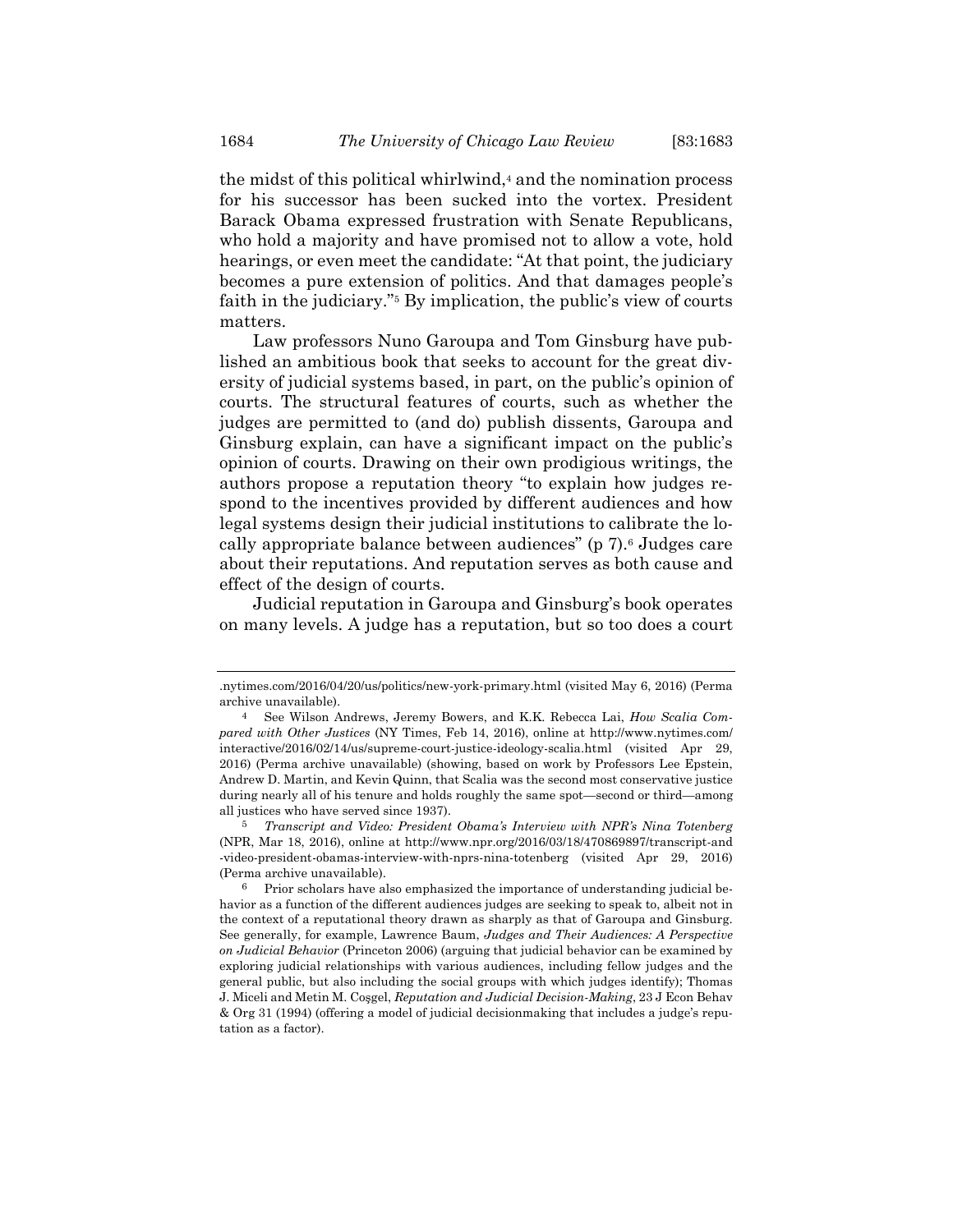(p 19). Reputation in their theory captures not only the public's view of the judiciary (as a single court or as separate judges), but also judges' opinions of each other (p 23). Finally, reputation has a coherent meaning that transcends state boundaries and cultures and operates across time.7 Judicial reputation is challenging to define and even more difficult to measure. But this is the task that the authors set for themselves.

We begin this Review by offering a description of the book. A responsible book reviewer should, at a minimum, give the reader a good feel for the authors' project. Part I is not a substitute for reading this fine book, but hopefully will facilitate a deeper reading of the book. We then move in Part II to our evaluation. We find much to like in this book. But we also have questions about the ability of the theory to hang together in a unified manner and to do the work assigned to it. Part III considers what motivates judges. Part IV suggests an alternative account.

## I. THE CORE CLAIM

Professors Garoupa and Ginsburg begin their book with an unusually valuable introduction to the substantive chapters which follow. The introduction is framed by two (in)famous examples of judicial action: one that strengthened a court's reputation and one that damaged a court's reputation. The book opens with Chief Justice John Roberts's 2012 Obamacare decision (pp 1–2). Roberts not only joined the five-justice majority that upheld the constitutionality of the Affordable Care Act (Obamacare), but also authored the Supreme Court's opinion.8 Roberts's policy preference, by any conventional measure, should have been to overturn Obamacare (p 1). Thus, he must have chosen to vote against his preferred outcome in the immediate case in order to achieve other goals. Roberts's actions appear to have strengthened the view of the Court as independent and of himself as a statesman chief in the model of Chief Justice John Marshall.9

<sup>7</sup> Finding coherent meaning in any comparative scholarship poses many problems, including very basic ones: What is a "court" and who is a "judge" for purposes of drawing comparisons?

<sup>8</sup> See generally *National Federation of Independent Business v Sebelius*, 132 S Ct 2566 (2012).

<sup>9</sup> See Adam Liptak, *John Roberts Criticized Supreme Court Confirmation Process, before There Was a Vacancy* (NY Times, Mar 21, 2016), online at http://www .nytimes.com/2016/03/22/us/politics/john-roberts-criticized-supreme-court-confirmation -process-before-there-was-a-vacancy.html (visited Apr 29, 2016) (Perma archive unavailable) (quoting Professor Akhil Amar's assertion that by standing against the Senate's opposition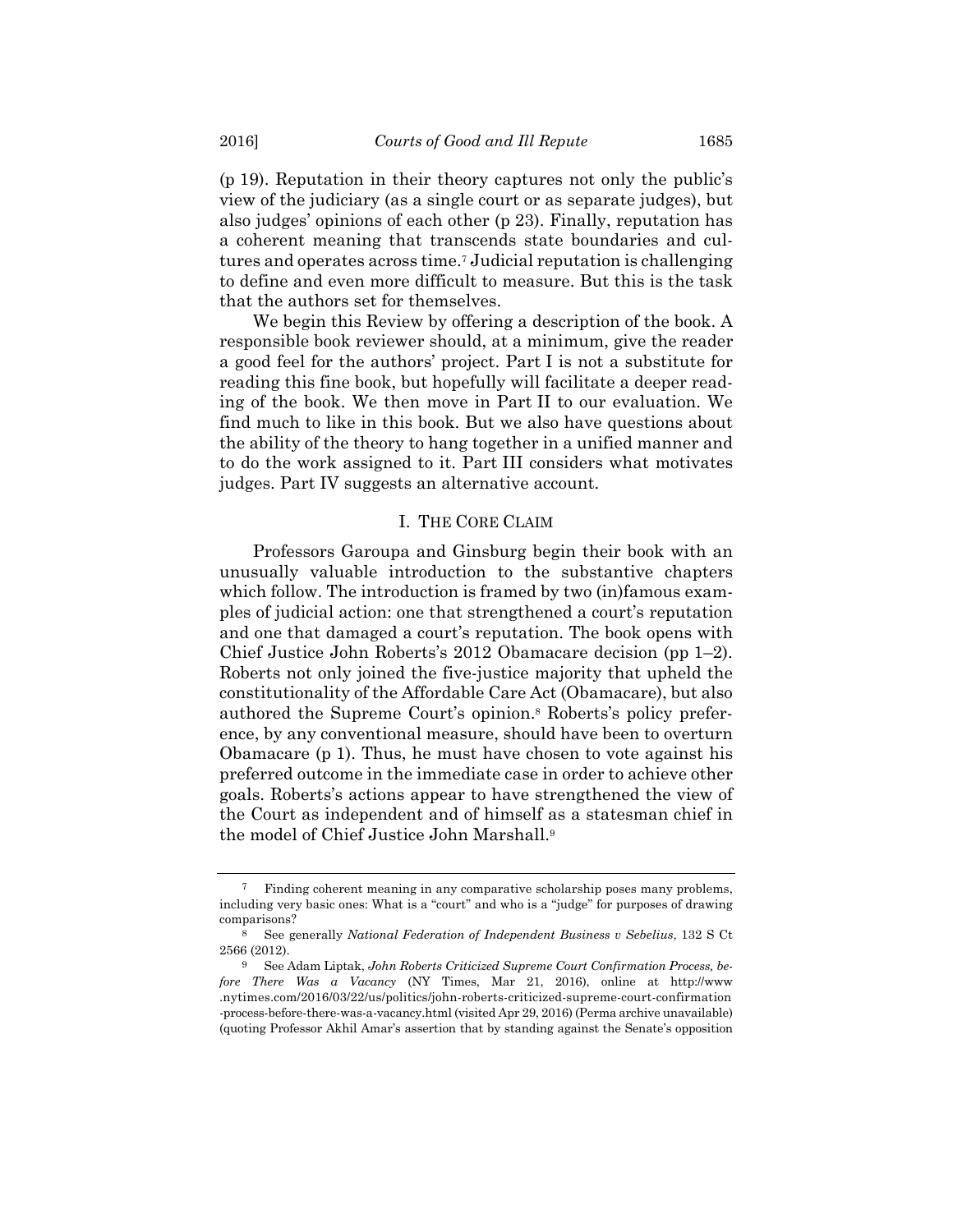Garoupa and Ginsburg draw a sharp and deliberate contrast with the sensational Italian murder trial of American exchange student Amanda Knox for the killing of her roommate (p 5). The Italian judiciary drew unwanted negative attention with its inconsistent rulings involving multiple courts, multiple trials, multiple findings of guilt, and ultimately a declaration of Knox's innocence by the country's highest court (p 5). The fallout from this incident and Italy's woeful position on a World Bank ranking and other rankings of judicial quality (it fares worse than Haiti on at least one measure) has included calls for serious reforms to the Italian judicial system.10 Writing elsewhere, the authors warn that "[a] judiciary with a poor reputation . . . will find itself starved of both resources and respect" (p 15). The authors demonstrate that, even in two different countries, two dramatically different kinds of cases, and two starkly different court structures, judicial reputation matters. But *how* does it matter?

The authors argue that reputation is the joist in the construction of any judicial system and continues to play that central supporting role as courts operate and evolve (pp 7, 59–65, 188). A reputation-centered theory, therefore, can explain the range of court structures seen throughout the United States and the world (pp 28–44). Moreover, court structure itself influences how courts are perceived (pp 9–10). The result is a feedback loop between the judicial system and the internal and external perception of the system. In order to further this argument, the authors propose a reputation theory of courts and then seek to empirically test that theory (p 13).

#### A. Theoretical Development

To build their theory, Garoupa and Ginsburg look to two wellestablished theories of political behavior generally and judicial behavior specifically: a political economy account and an institutional

to considering a nominee, Roberts would have a "John Marshall moment," his "third extraordinary moment of . . . showing that he is no partisan," his first two moments being his votes to uphold Obamacare against two separate challenges).

<sup>10</sup> See, for example, *Italy's Judicial System: Justice Denied?* (The Economist, July 19, 2014), archived at http://perma.cc/SCN2-8K2K (reporting on European Central Bank President Mario Draghi's call for reforms to the Italian civil justice system); Gianluca Esposito, Sergi Lanau, and Sebastiaan Pompe, *Judicial System Reform in Italy—a Key to Growth* \*11–14 (IMF Working Paper No 14/32, Feb 2014), archived at http://perma.cc/7SJX-ZBT5 (proposing various reforms to accelerate the pace of cases in the Italian judicial system).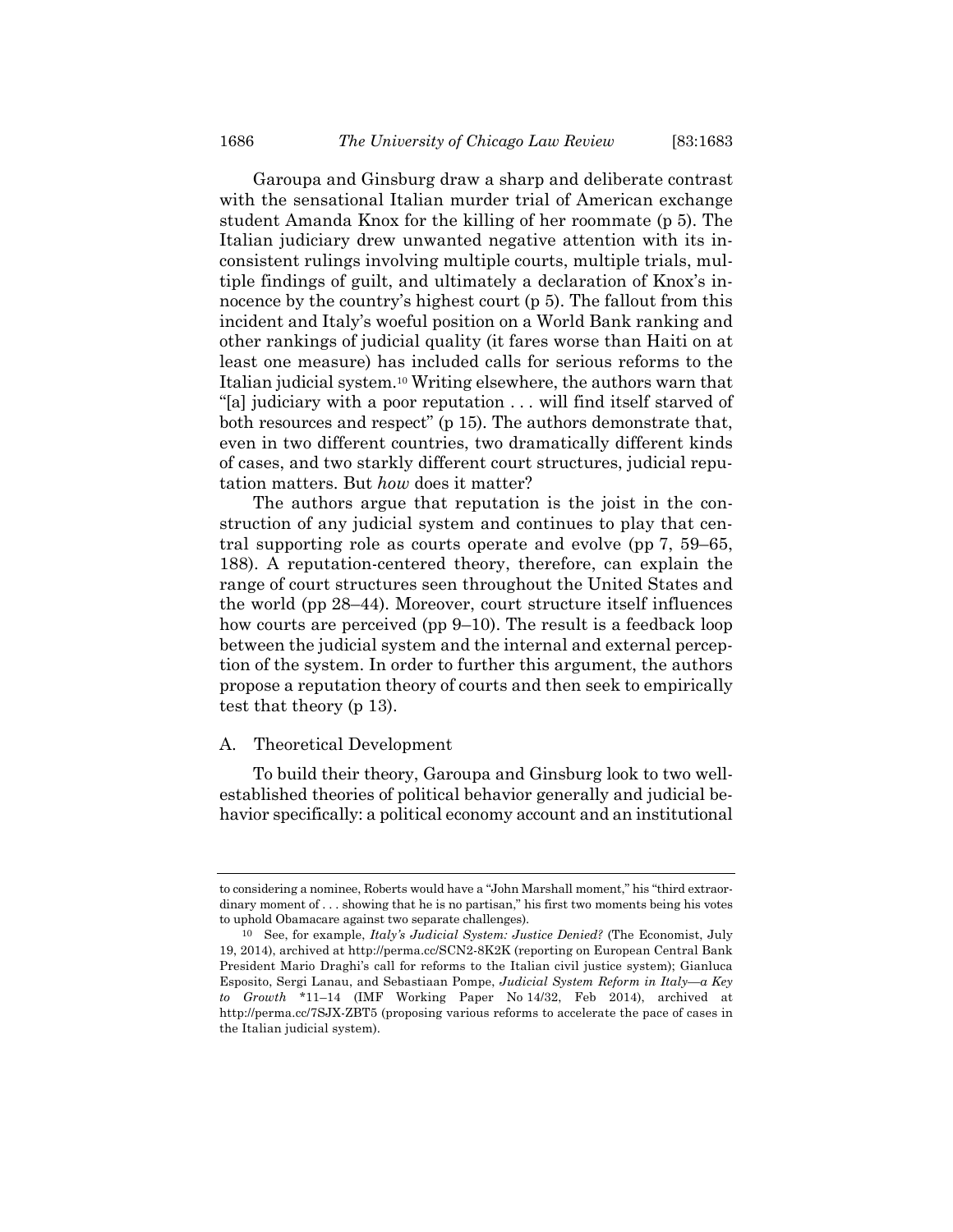account. The first substantive chapter—"A Theory of Judicial Reputation and Audiences"—explicitly lays out these theoretical foundations (pp 14–49). The later chapters do not consistently refer back to this theoretical framework. But if reputation theory is indeed a theory (rather than a description), then the role of these two grand theories is important to understand.

The political economy story begins with the familiar rational actor. Judges are rational actors who make decisions that they believe will maximize the probability of the attainment of their ends (pp 22–23). Their goals include developing their reputations, because reputation has an ultimate as well as an instrumental (or intermediate) value. That is, judges, like other people, desire that (certain) audiences view them favorably. All else constant, judges will make a decision that improves their reputation over one that worsens their reputation. Judges also understand that being held in high esteem can help them attain other ends that they want (pp 4–5). Thus, a good reputation is instrumentally valuable. The idea of a judge as a rational maximizer is familiar to students of judicial behavior.<sup>11</sup>

Garoupa and Ginsburg seek to stake out an original theory by exploiting the principal-agent model in political economics (pp 59–65).12 This model has been used regularly to evaluate the structure of courts and the work of judges.13 But Garoupa and Ginsburg recast the principal-agent framework by treating reputation as the critical "interaction of an agent and audiences" (or principals) (p 6). To understand how this works, we review the basic principal-agent model as applied to courts (pp 59–60). The public wants disputes resolved and law made and/or interpreted. To get those tasks accomplished, the public creates courts and assigns to those courts the responsibility to do this work. But, like any principal who delegates responsibility to an agent, the public worries that judges will act in their own interest, rather than in the public's interest. The public, however, has limited capacity to

<sup>11</sup> See, for example, Lee Epstein, William M. Landes, and Richard A. Posner, *The Behavior of Federal Judges: A Theoretical and Empirical Study of Rational Choice* 29 (Harvard 2013) (describing the economic theory of judges as rational actors and explaining how the authors' work expands on this approach).

<sup>12</sup> For an explanation of the role of the principal-agent model in the theory of political actors and institutions, see Gary J. Miller, *The Impact of Economics on Contemporary Political Science*, 35 J Econ Lit 1173, 1189–93 (1997); Terry M. Moe, *The New Economics of Organization*, 28 Am J Polit Sci 739, 756–58, 765–72 (1984).

<sup>13</sup> For an early example, see generally Donald R. Songer, Jeffrey A. Segal, and Charles M. Cameron, *The Hierarchy of Justice: Testing a Principal-Agent Model of Supreme Court–Circuit Court Interactions*, 38 Am J Polit Sci 673 (1994).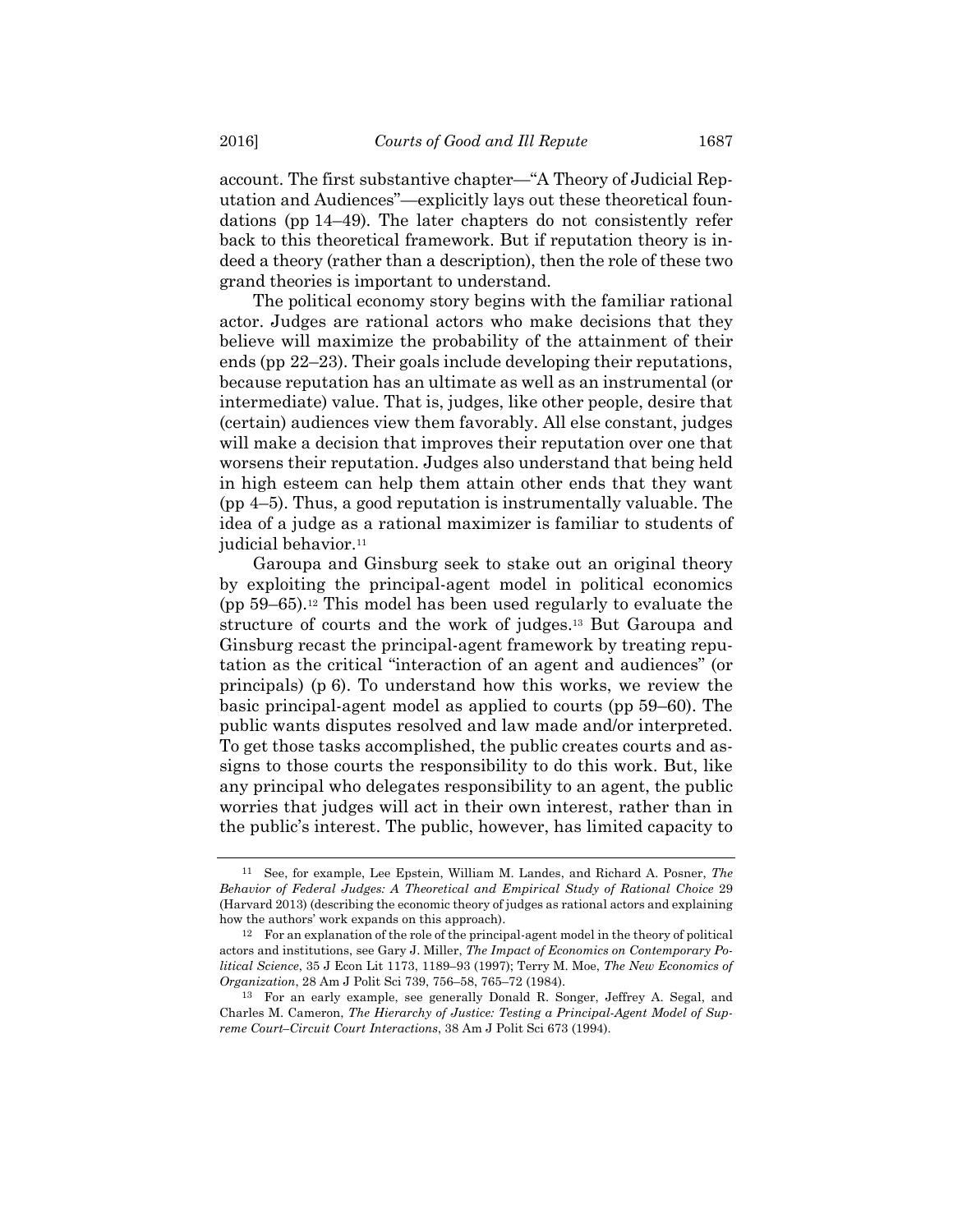directly monitor courts to ensure that judges behave properly (p 15). Moreover, the public does not want (in an ex ante sense) judges to be doing exactly what the public wants (in an ex post sense), because a crucial element of good judicial behavior tends to be judicial independence from public preferences. The design problem, therefore, is that the system has to be set up so that judges have incentives to behave in the manner that the public wants, without the public being able to evaluate the decisions of the judges, and without rewarding judges based on whether the public likes the outcomes in those decisions or not (pp 60–61). The solution judicial system designers have hit upon, Garoupa and Ginsburg explain, is to create judicial accountability via what one might call low-powered evaluations; that is judicial reputation— "the stock of assessments about an actor's past performance" (p 15)—which serves as an accurate (or "noiseless") indicator of judicial quality (pp 23–24).14

Judicial reputation is complicated, however, by the context in which it is created and experienced. The authors explain that reputation is both individual and collective (p 22). Individual reputation is held by the judge while collective reputation is held by the court. However, the authors argue that individual reputation and collective reputation are not independent because courts operate as teams (p 22). This team production feature ties the reputation of judges together. As the authors put it, the "size of the pie to be divided among individual judges" is determined by collective reputation (p 23). As a result, judges care about both individual and collective reputation.

The principal-agent model explains why the principal—the public—will rely on reputation to monitor judges. And it also accounts for why judges will be attentive to their personal reputations as well as to their courts' reputations, because of the latter's role in the evaluation of the individual judge's work (pp 24–25). But the principal-agent model does not fully explain the system of incentives and disincentives that also drives Garoupa and Ginsburg's reputation theory. In order to bring those into their theory, the authors look to the role of institutional design (p 29).

<sup>14</sup> A high-powered incentive system would be one in which the rewards for judges are tied much more closely to their performance. For example, judges might get specific rewards based on whether the ruling elite liked their decisions in individual cases.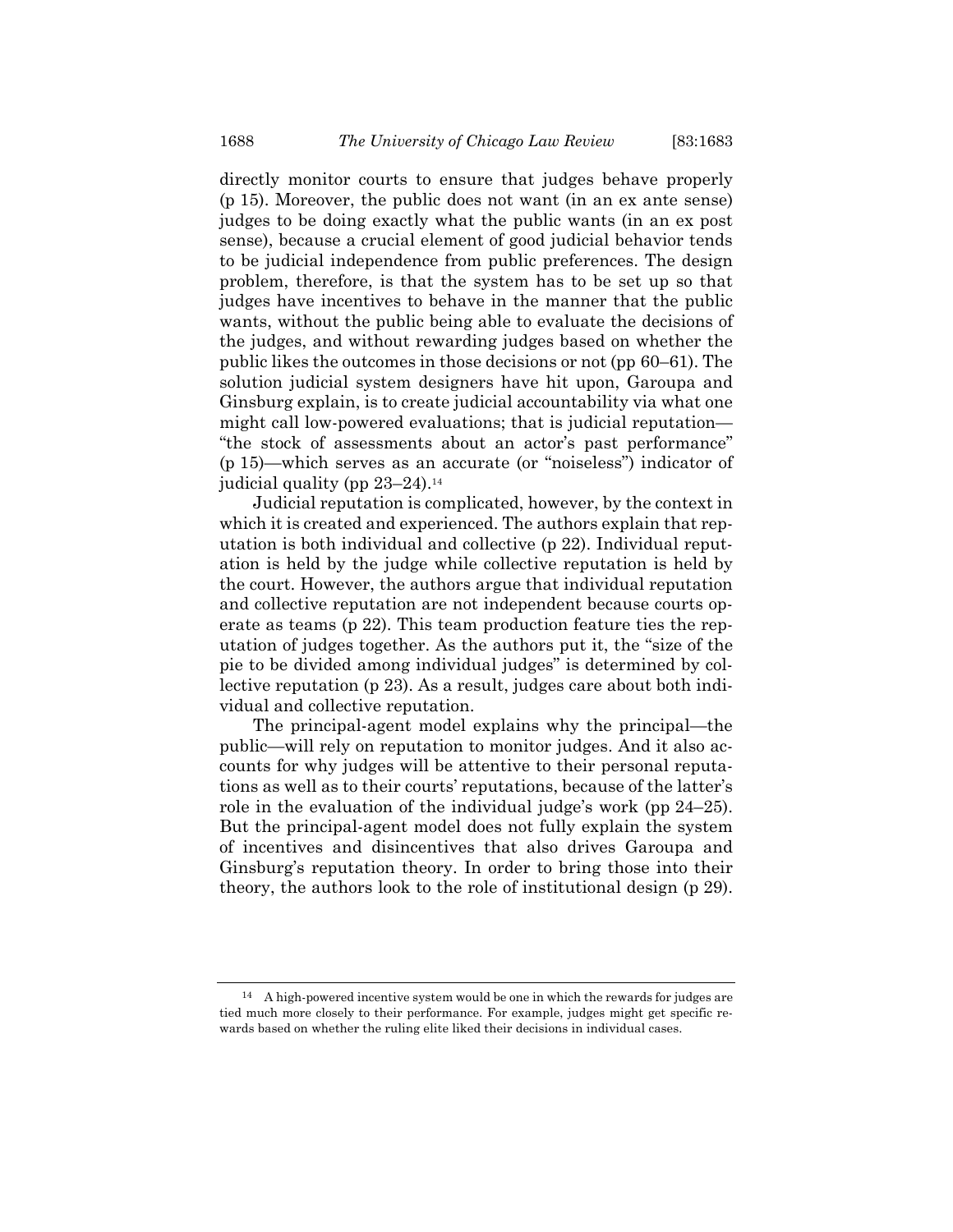The authors provide what can be characterized as a new institutional account.15

Institutional theory posits that individual behavior is a product of institutional constraints. Institutional structures impact political behavior. Institutional theories of judicial behavior adopt the rational actor assumption that judges seek to achieve their individual preferences but argue that judges, in order to attain their policy preferences, must and do consider the preferences and likely actions of other relevant actors.<sup>16</sup> Hence, institutional theorists emphasize the influence of strategic factors, such as interactions with other judges (internal dynamics)17 or reactions of external actors, most notably those with some power over judges' work (exogenous constraints).18

Garoupa and Ginsburg use the insights of institutional theory to explain the dynamics surrounding certain judicial actions. For example, the authors analyze the decision to dissent (pp 30–35). A judge may dissent to gain individual reputation. But dissents can be costly in terms of the effort required to write them and the possibility of creating friction with colleagues. Judges, therefore, will be more likely to dissent when they may influence subsequent development of the law (p 31). But the dissent also poses costs within the court and may even harm the court's collective reputation as a decisionmaking body. During Marshall's leadership, the Supreme Court wrote with a single voice in order to maximize the collective reputation of the federal judiciary at a time when courts were not held in high regard (pp 32–33). In Garoupa and Ginsburg's account of separate opinion writing, judges use institutional design governing separate opinions in order to maximize reputation

<sup>15</sup> See James G. March and Johan P. Olsen, *The New Institutionalism: Organizational Factors in Political Life*, 78 Am Polit Sci Rev 734, 741–42 (1984) (describing individual behavior as "driven by rules within a political structure" and explaining the role of "institutional rules").

<sup>16</sup> For a collection of institutional accounts of courts, see generally Cornell W. Clayton and Howard Gillman, eds, *Supreme Court Decision-Making: New Institutionalist Approaches* (Chicago 1999).

<sup>17</sup> See, for example, Tracey E. George, *The Dynamics and Determinants of the Decision to Grant En Banc Review*, 74 Wash L Rev 213, 272–73 (1999) (concluding that an appellate court's decision to hear a case en banc is primarily influenced by factors internal to the court system).

<sup>18</sup> See, for example, William N. Eskridge Jr, *Reneging on History? Playing the Court/Congress/President Civil Rights Game*, 79 Cal L Rev 613, 664–66 (1991) (discussing the dynamic interaction between the Supreme Court, the president, and Congress).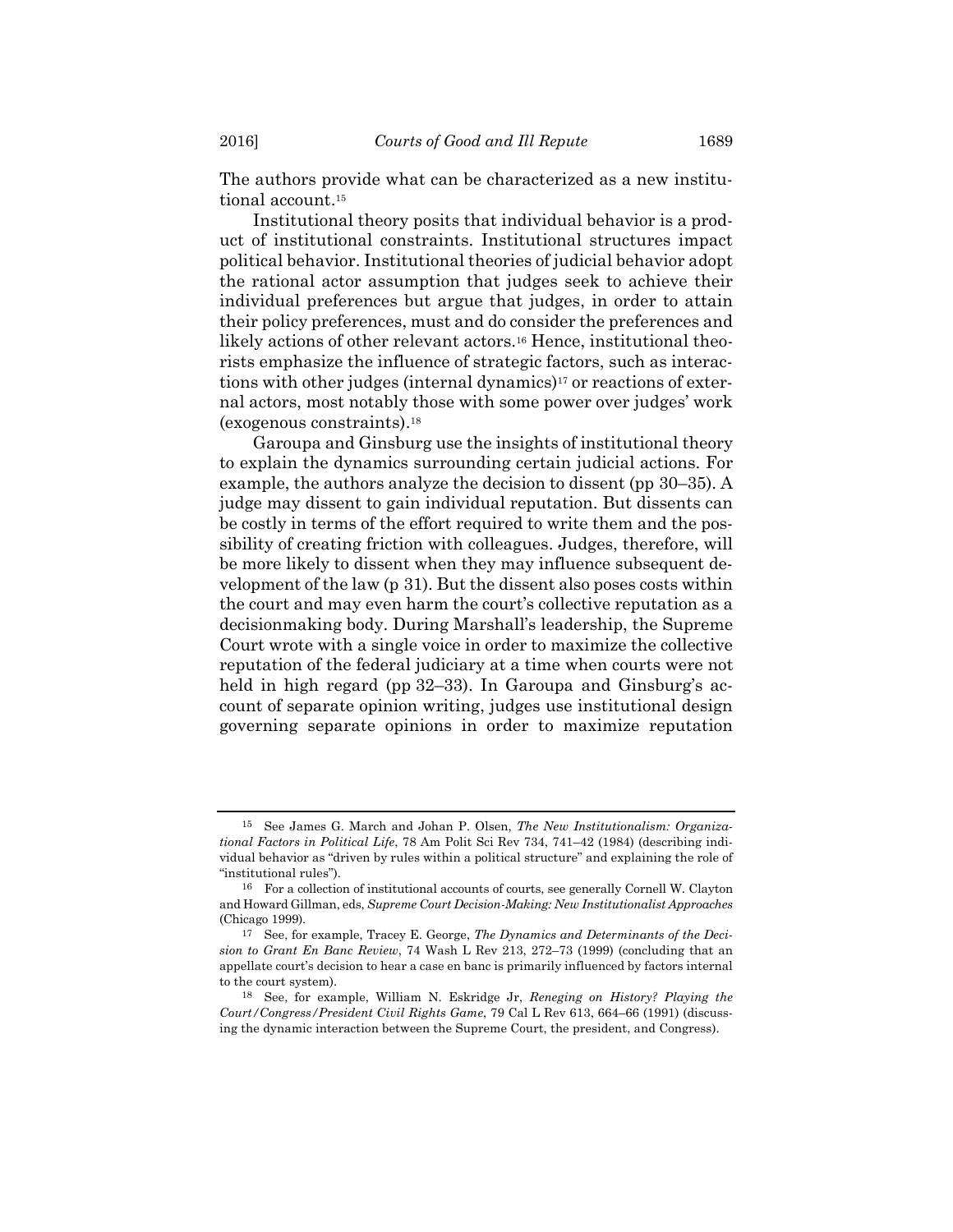(p 33).19 They offer a similar consideration of rules governing oral argument, appeals, case selection, pay, judicial discipline, and other basic features of courts (pp 29–44).

To summarize, the theoretical structure Garoupa and Ginsburg posit is a dynamic one. On one side of the dynamic, the social planner sets up judicial institutions as a function of local contexts (needs, preferences, capabilities, etc.) so that the desire for certain types of reputation will push the agents within the system to work effectively (p 49). On the flip side though, the types of reputations that the judges already have and the degree to which they are concerned about maintaining these reputations (and even improving them) will be crucial variables to help the social planner determine which institutional structures are optimal.20

## B. Empirical Examination

The authors seek to demonstrate the role of reputation through the different mechanisms theorized using political economic and institutional accounts. They explicate their theory by applying it to a set of specific issues that most judicial systems have to face, such as the extent to which judges should be permitted to take on nonjudicial roles (pp 75–97), the uses of judicial merit commissions (pp 98–140), the effects of the increased globalization of law (pp 167–78), the proliferation of rankings of the rule of law (pp 175–78), and the interaction of courts within a country (pp 141–66). The tools used to explore the issues they flag largely fall into the category of case studies.

Legal scholarship is principally motivated by a desire to situate individual cases selected based on some shared characteristic into a coherent argument. In the current book, the cases do essentially the same work. Garoupa and Ginsburg begin their first substantive chapter with the US Supreme Court decision in 2000 that decided the presidential election between then-Governor George W. Bush and Vice President Al Gore (p 14). They note Justice Sandra Day O'Connor's subsequent assessment that the Court should have stayed out of the process because of the harm

<sup>19</sup> For a similar conception of separate opinions, see, for example, Virginia A. Hettinger, Stefanie A. Lindquist, and Wendy L. Martinek, *Judging on a Collegial Court: Influences on Federal Appellate Decision Making* 109–17 (Virginia 2006).

<sup>&</sup>lt;sup>20</sup> See, for example, pp 17, 49, 74 (noting both that the structures of institutions impact the texture of reputation that is generated within them and that the type of reputation that a system already has—and the preferences of the judges within it—impacts choices about modifications that need to be made to the system).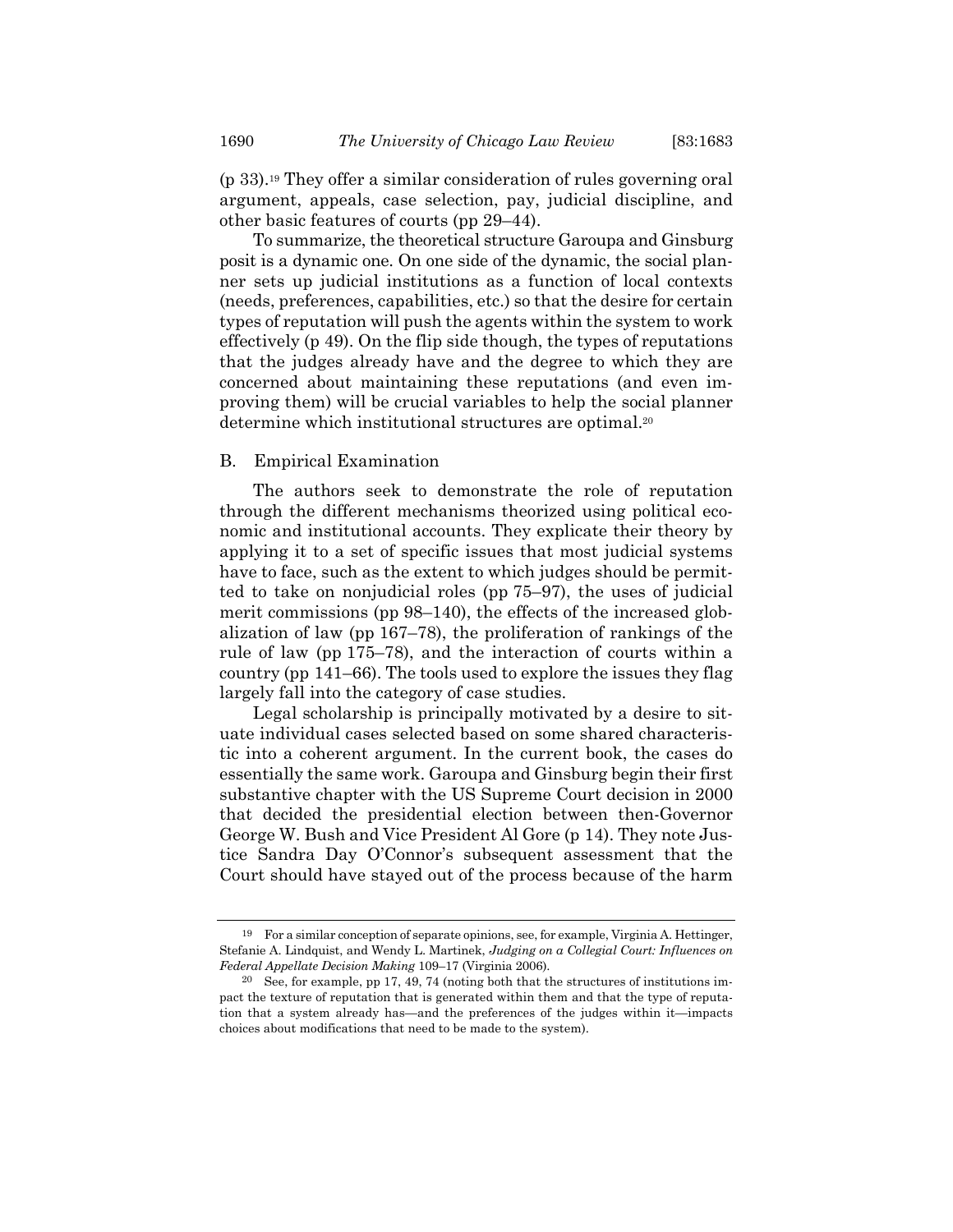the decision did to the Court's reputation (p 14). Like the Obamacare decision and the Knox trial, *Bush v Gore*<sup>21</sup> is only one of a number of individual cases used by the authors to support their arguments, but it is the best suited to their theory. And it shows the value of using individual cases to explain difficult concepts and persuade the audience. But the choice of case also reveals how the American judicial system—in particular federal courts and, even more specifically, the US Supreme Court—frames the reputation theory here even as the authors strive for a comparative theory.

Garoupa and Ginsburg undertake a comparative institutional analysis to separate out the effects of individual reputation from the effects of collective reputation on courts. They argue that "career" judiciaries emphasize collective reputation whereas "recognition" judiciaries emphasize individual reputation (pp 29– 30). The form of judiciary influences the structure of the judicial system, which in turn reinforces the type of reputation that dominates. To understand how this works, the authors compare the United States and Japan, which have historically selected judges in very different ways, reflecting cultural and political differences between the countries and sharply different judicial practices (pp 44–48). Japan has a career judiciary reflecting cultural norms favoring collective quality over individual status. The Japanese career system is bureaucratic, selects its members at a young age when they do not have strong outside reputations of their own, and thereafter deemphasizes individuality and hence individual reputation (p 45). And Japanese court practices also favor collective reputation by relying on unsigned opinions and rotating assignments such that judges (as opposed to courts) have little meaningful external identity (p 45). The United States, by contrast, has relied on a "recognition system" of judicial selection, according to Garoupa and Ginsburg; that is, judges are chosen in recognition of individual accomplishment (pp 44–45). All of the many methods of judicial selection in the American states are based on a concept of individual merit, whether evaluated by voters at the polls, elected officials at appointment, or a merit commission on selection (pp 44–45). American judges often have significant reputations even before they take on their judicial roles and subsequently sign opinions, are visible in media coverage of

<sup>21 531</sup> US 98 (2000) (reversing the Florida Supreme Court's order allowing a manual recount in the 2000 presidential election).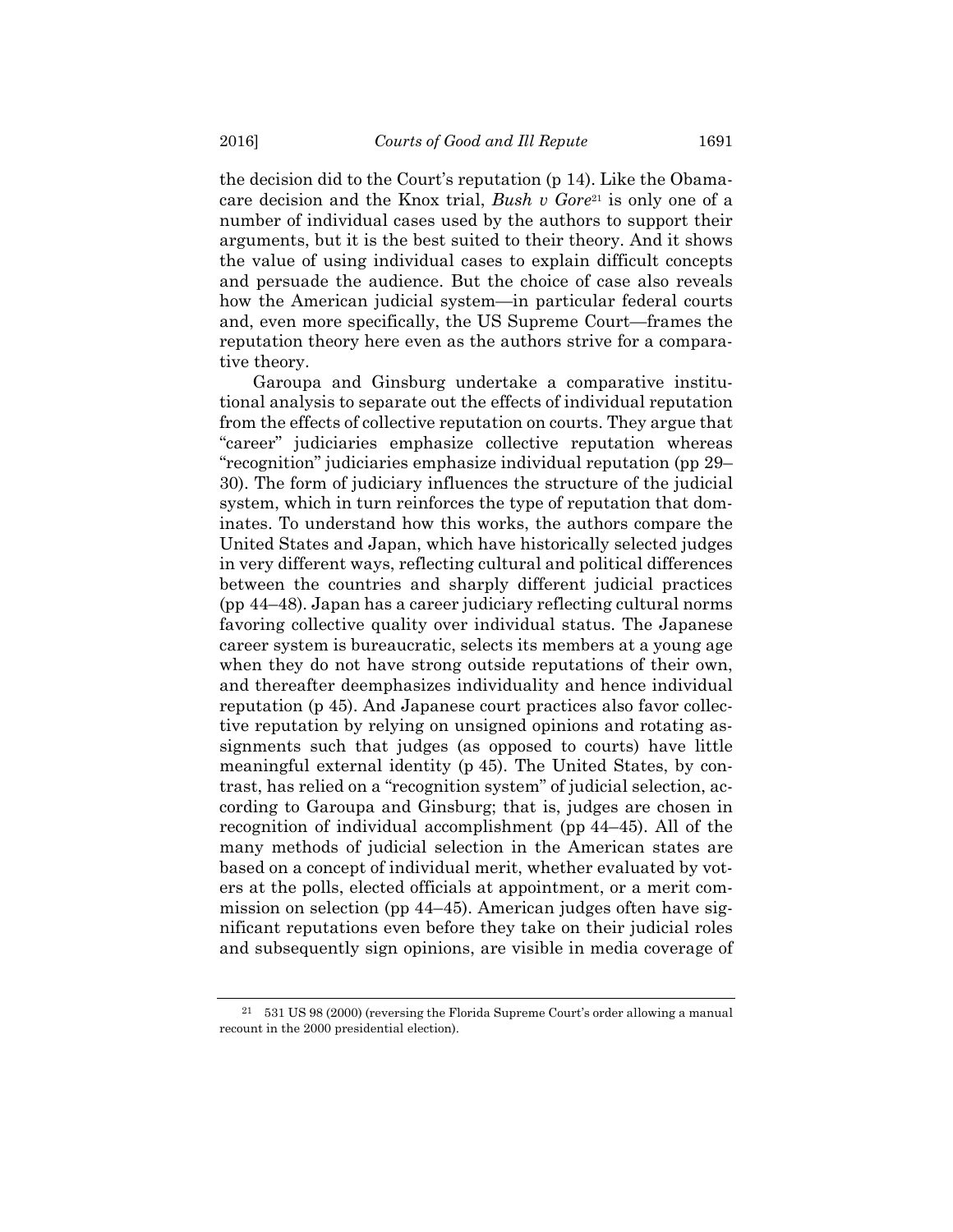cases, and stake out specific positions in their rulings and public appearances (pp 44–45). Interestingly, both countries have in recent years experienced a shift in which American judges are increasingly on a judicial career path<sup>22</sup> and Japanese judges are increasingly identified based on external evaluation (pp 47–48).

The usual explanation for whether countries have a recognition or career judiciary is history or "tradition." The authors challenge the legal-tradition narrative by examining judicial "pockets"—exceptions to the general system in place in a specific jurisdiction (pp 50–53, 59). The presence of outliers undermines the historical inevitability at the heart of the legal-tradition account. France is a civil-law system that has a career judiciary. But its commercial courts are staffed by elected lay people (p 55). The United States is a common-law system that has a recognition judiciary. But its administrative law and military judges represent a career judiciary operating like the system in Japan (pp 57–58). These exceptions not only undercut legal-tradition theory, they also demonstrate the explanatory power of the principal-agent model when applied to courts (pp 59–65). Career judiciaries are better suited to administrative adjudication, in which the principal concern is moral hazard (p 62). Constitutional adjudication is better served by recognition judiciaries, because judges are chosen based on proxies for the judges' preferences (and their alignment with society's preferences) and judges disclose more information about their preferences (initially) and about their decisions (subsequently) (pp 54, 61).

In the US federal system and nearly all American states, a single court serves as the court of last resort in the jurisdiction and has both constitutional and nonconstitutional authority (p 147). By contrast, many other countries have constitutional courts separate from their courts of last resort (p 141). The constitutional court is staffed by politically appointed judges, while law courts are staffed by career judges (pp 53–54). That method of selection is consistent with the principal-agent account discussed above. But that account does not consider the interaction between the two high courts and their competition for jurisdiction and power. Reputation theory hypothesizes that the two high courts, even though they are in the same country, will develop different procedures and norms. For example, the constitutional

<sup>22</sup> One indication of this is the increasing tendency in the US federal courts to make promotions, and particularly so vis-à-vis the high court, from within the system. See, for example, Epstein, Landes, and Posner, *Behavior of Federal Judges* at 337–41 (cited in note 11).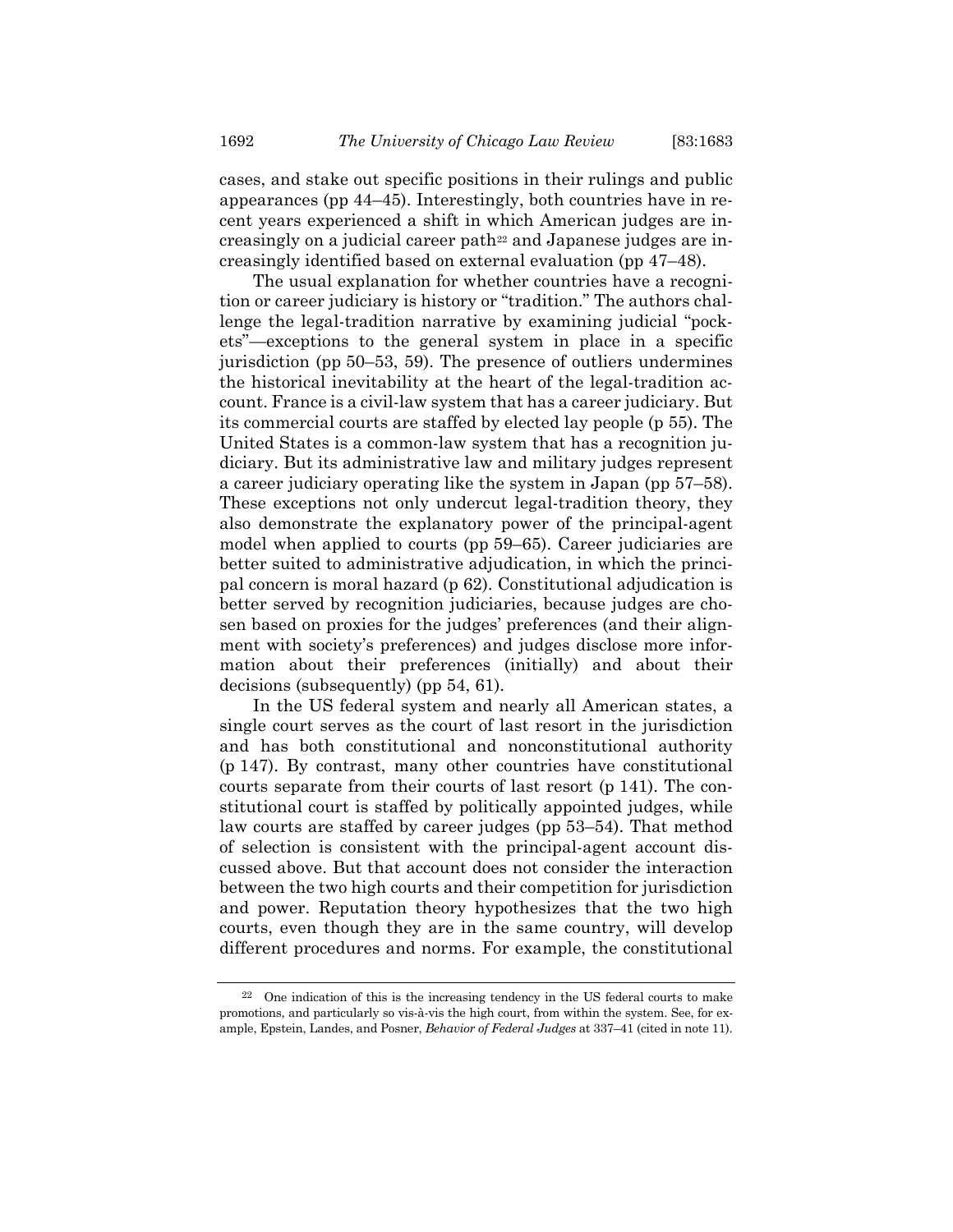court will be more fragmented, with separate opinions and an emphasis on individual reputation, while the supreme court will be more uniform, operating by consensus and creating collective reputation (pp 146–49). The authors capitalize on the differences to examine the interaction between constitutional courts and supreme courts within twenty-two countries that have both (pp 154–74). They find that the greater the disagreement within a constitutional court, the higher the probability of conflict between the constitutional court and the supreme court (p 155). While the sample size is admittedly too small to draw strong conclusions, the authors strengthen their claim of a causal relationship by focusing on specific instances of conflict (pp 156–64).

Most judicial systems, and perhaps all, constrain judges from engaging in at least some nonjudicial activities (p 76). This constraint, the authors argue, can be understood from the perspective of reputational theory. Judiciaries, the argument goes, build reputations over time—specifically, reputations for matters such as impartiality, honesty, and the ability to sort out complicated facts and get close to the truth (p 81). Actors outside the judiciary, then, have an incentive to see whether they can take advantage of this built-up reputation for their nonjudicial purposes, by hiring the judges for jobs that require a credible signal of matters such as honesty and credibility (p 83). These jobs can include things such as running private arbitration, being on a board of directors, serving on an investigative commission, and even taking high political office (p 79). The risk that the foregoing poses, though, is that judges will undermine the carefully and painstakingly built reputation of the judicial system by pursuing private gain that takes advantage of what is supposed to be a public good (pp 82–83). And that, the authors argue, is why judicial systems around the globe tend to constrain nonjudicial activities (pp 76– 78, 96–97).

#### C. Prescriptions

Garoupa and Ginsburg embrace the responsibility to make meaningful policy recommendations based on what they have learned about how courts function. Their commitment to normative relevance is one of the many strengths of their book. Their approach to understanding courts informs their prescriptions. They contend that we can improve our courts by simultaneously incentivizing strong individual performance and encouraging effective collaboration (pp 188–97).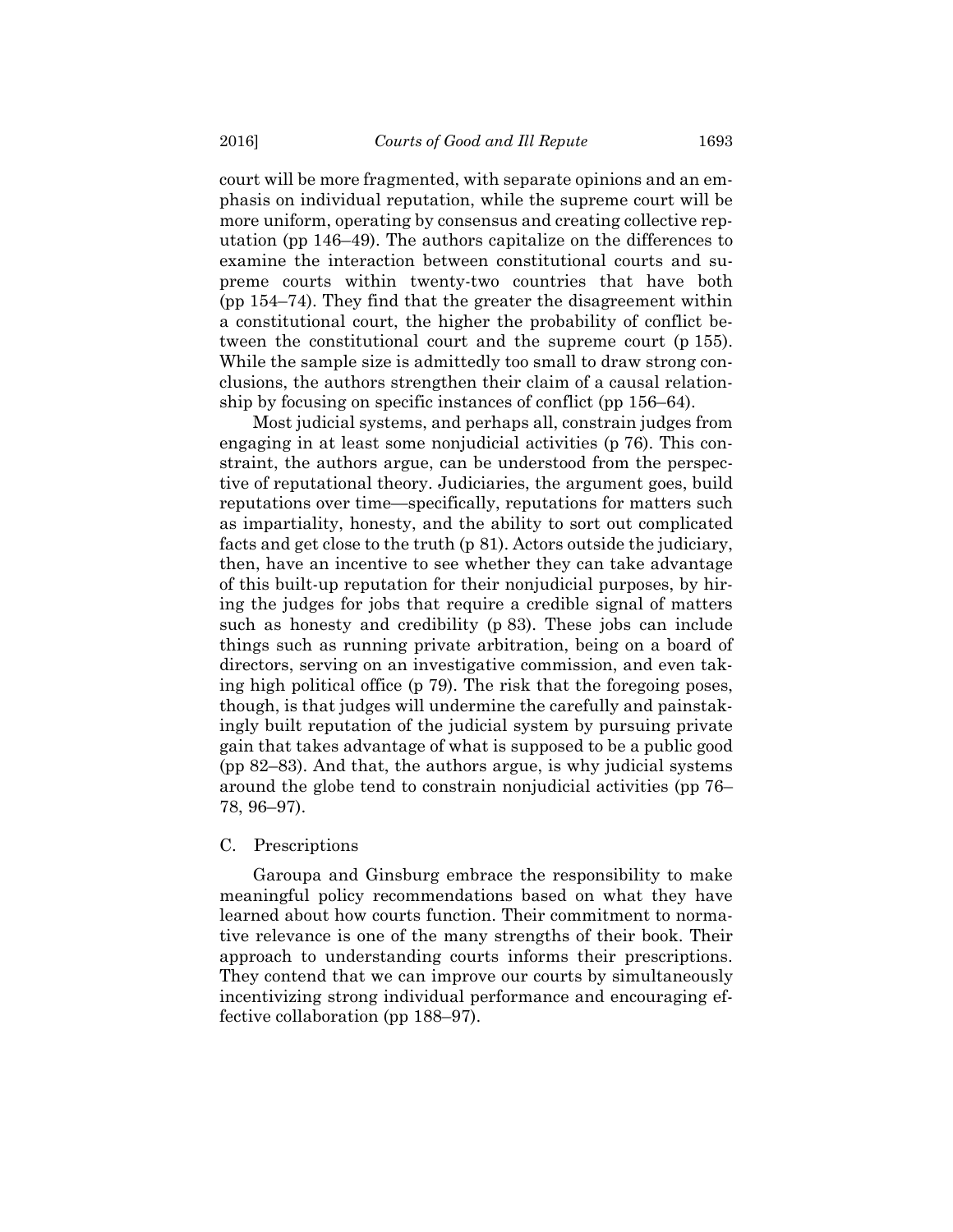Garoupa and Ginsburg mention several possible reforms that would induce greater individual effort, including variable pay, transparency, and a market for judges (pp 191–93). "In an ideal world," they say, "we would compensate judges for their marginal contribution to judicial reputation" (p 190). But variable compensation has several theoretical as well as proven difficulties. Measuring an individual judge's performance is the most obvious challenge, but probably not the most difficult. As we have seen in other settings, pay for performance can undermine contributions to team effort and erode professionalism (pp 190–91). And, despite some apparent success in a limited, historical setting in England, payfor-performance efforts in other countries have been heavily criticized (pp 190–91). While acknowledging these issues, Garoupa and Ginsburg make a plea for more study of how compensation structures can encourage healthy competition (p 192). They also suggest that jurisdictions should consider allowing direct competition among judges. Judges could, for example, be allowed to advertise their relative virtues to forum-shopping parties (p 192). Courts could also create special panels or assignments for which judges could compete internally (pp 192–93). We already see this practice in the United States, where, for example, federal judges position themselves for selection as a transferee judge in multidistrict litigation<sup>23</sup> or as a member of a special assignment court or judicial conference committee.24

The authors also weigh possible reforms for inducing greater collective effort, including random de novo appeal (pp 193–94), a transnational market for judges (pp 194–95), enhanced judicial disciplinary systems ("[c]leaning [h]ouse") (pp 195–96), and active management of the media (pp 196–97). Random audits are routinely done across industries and activities. The authors argue that even though they can find no record of its use in courts, random de novo review of a sample of cases could serve much the same purpose in the judicial system as it serves elsewhere (p 194). They also consider the suggestion of Professors Jens Dammann and Henry Hansmann that, in essence, justice-rich countries should be able to rent their judges to justice-poor countries

<sup>23</sup> See Margaret S. Williams and Tracey E. George, *Who Will Manage Complex Civil Litigation? The Decision to Transfer and Consolidate Multidistrict Litigation*, 10 J Empirical Legal Stud 424, 440, 449–57 (2013).

<sup>24</sup> See generally Tracey E. George and Margaret S. Williams, *Venue Shopping: The Judges of the U.S. Judicial Panel on Multidistrict Litigation*, 97 Judicature 196 (2014); Dawn M. Chutkow, *The Chief Justice as Executive: Judicial Conference Committee Appointments*, 2 J L & Cts 301 (2014).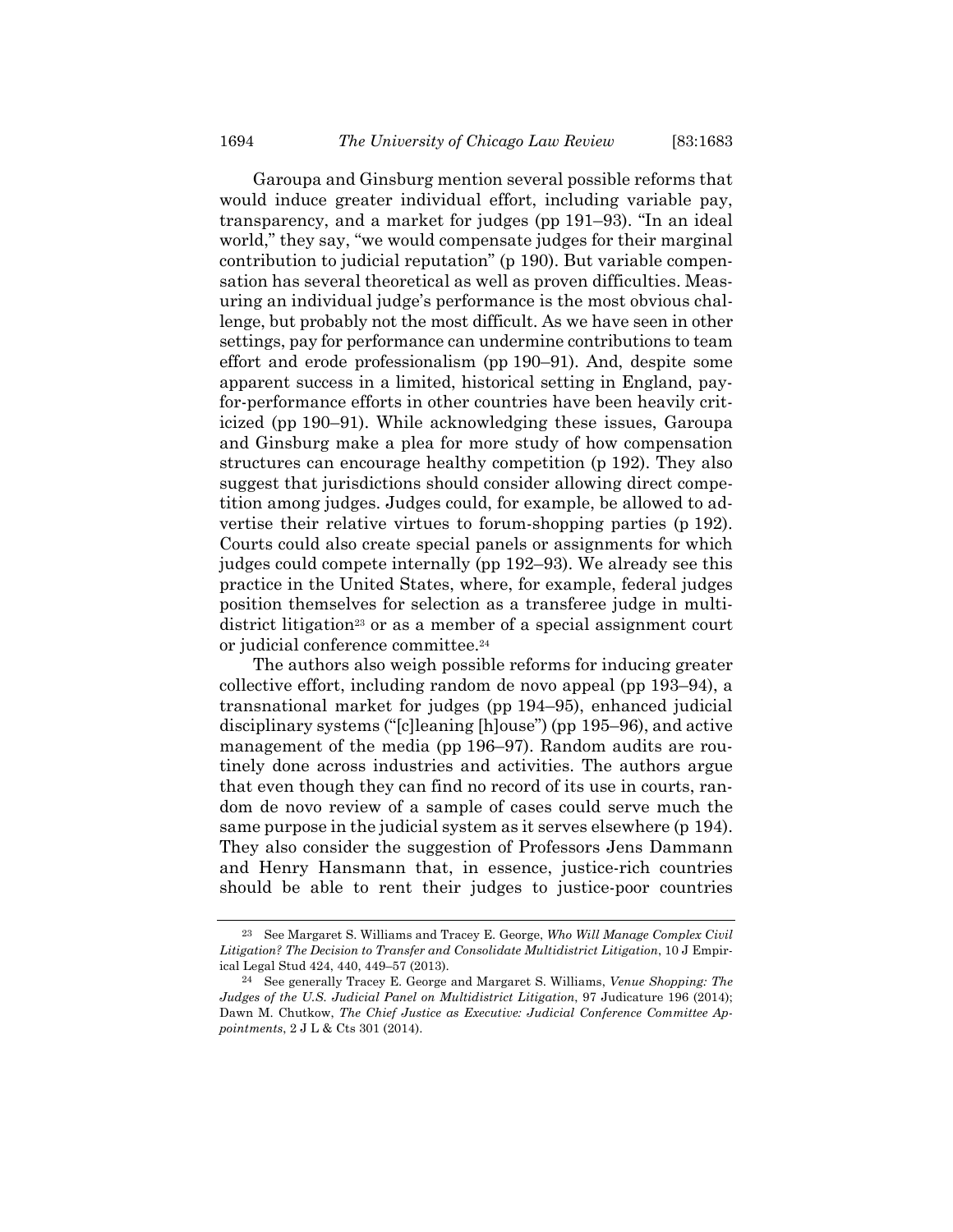(p 194).25 This would create a global market for courts, in which adjudication is the product and reputation is the measure of value. The benefits could be similar to those gained from open borders for other types of products.

In sum, the authors contend that reputation is a positive aspect of judicial institutions because reputation allows judges to provide information to audiences and allows outsiders to monitor judges (pp 187–88). Therefore, greater transparency, strong judicial disciplinary systems, and competition among judges would be beneficial as they would allow more information about the quality of judges and courts to be shared and create greater confidence in courts themselves.

## II. EVALUATING AND TESTING THE CORE CLAIM

The authors' core argument, as we see it, has three crucial steps. First, judicial systems need to have a high reputation in order to function effectively because judges will, for many of their most important decisions, lack police or military power to ensure enforcement of their dictates (p 3). Or, even if they have access to military or police power, they will risk losing it to the extent they are prosecuting the people with authority over those branches of the state.26 Second, the *type* of system—whether it emphasizes individual judicial reputations, collective ones, or some hybrid that will generate the kind of reputation that the state in question needs will differ depending on context (pp 16–17). And, finally, social planners (who represent the populace), understanding these considerations, will make choices about how to structure their judicial systems as a function of what type of reputation is needed to maximize social welfare at any given point in time (p 17).

Professors Garoupa and Ginsburg's claim is a departure from how most scholars think about the structural features of judiciaries, which is primarily as a function of historical happenstance at the starting point eons ago and inertia for the many intervening decades since then (p 18). Change, to the extent it ever occurs, is glacial. Historical origins, inertia, and path dependence, though, are but bit players in the story that Garoupa and Ginsburg tell;

<sup>25</sup> See generally Jens Dammann and Henry Hansmann, *Globalizing Commercial Litigation*, 94 Cornell L Rev 1 (2008).

<sup>26</sup> The ongoing prosecutions of key members of the ruling political party in Brazil, driven largely by the efforts of a single judge, are a vivid illustration of this tension. See Bruce Douglas and Sam Cowie, *Brazil: Judge Halts Lula's Appointment to Cabinet amid Corruption Scandal* (The Guardian, Mar 17, 2016), archived at http://perma.cc/76UF-7V72.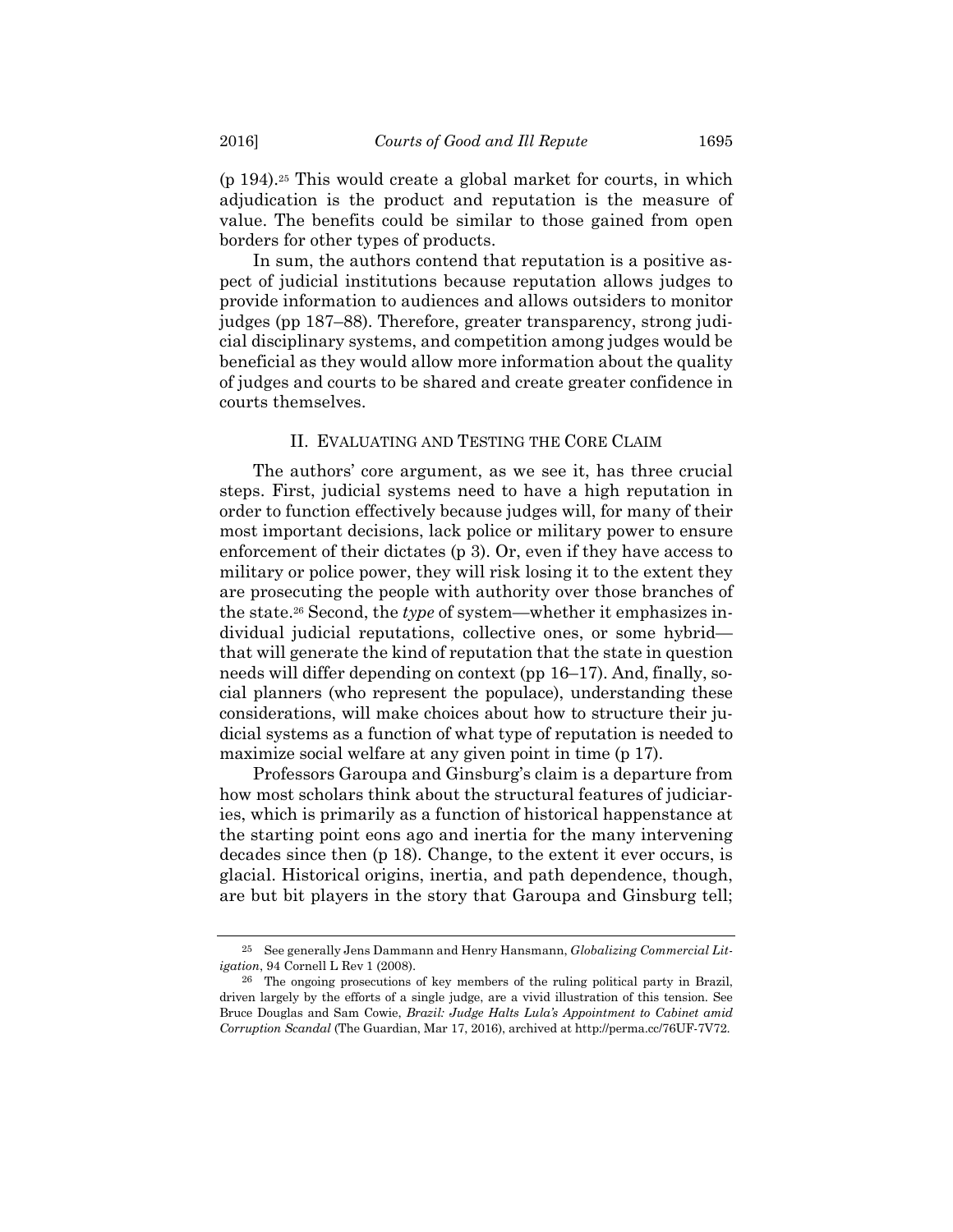for them, the structures of judiciaries can and should be primarily understood through a functional lens—specifically, the lens of maximizing the type of reputation the judicial system in question most needs (pp 8–9).

Garoupa and Ginsburg deserve enormous credit for advancing a new paradigm—that judicial institutions around the world are structured and modified largely as a function of their needs for particular types of reputation—and calling into question the legal origins or path-dependence school of thought. And even if one does not buy their theoretical frame one bit, their book is a delightful read in terms of its thick description of the various characteristics of judicial systems around the world. The discussions in the chapters on judges engaging in nonjudicial activities (pp 75–97), the varying uses of judicial councils (pp 98–140), the reasons for the rise and proliferation of constitutional courts (pp 141–66), the increasing relevance of cross-country rankings of judicial quality (pp 167–86), and the varying uses of modern media to brand the court system (pp 196–97) are all gems in their own right. Further, the book is full of rich country-specific descriptions from Japan, Spain, Italy, Canada, Pakistan, and more that will be new to many readers (most were new to us).

Being academics, we of course have our quibbles, but they are more accurately put as requests to the authors that they consider explicating and extending their work in certain directions that might help further their project.

#### A. A Fuller Theory, Please

Where the book falls short for us is in failing to articulate a theoretical frame strong enough to generate a wide range of testable hypotheses. To be fair, Garoupa and Ginsburg are clear in their introduction that they are not setting out a testable theory; instead, theirs is more of a description (p 13). But to give them a pass on that would be too easy, especially because they have an intriguing theoretical claim and it should be possible to articulate it in a parsimonious-enough fashion such that it can be subject to testing. As we see it, the theory could be sharpened on two definitional fronts: (1) the meaning of reputation within the Garoupa and Ginsburg framework; and (2) how it varies (in terms of what type is needed) by context.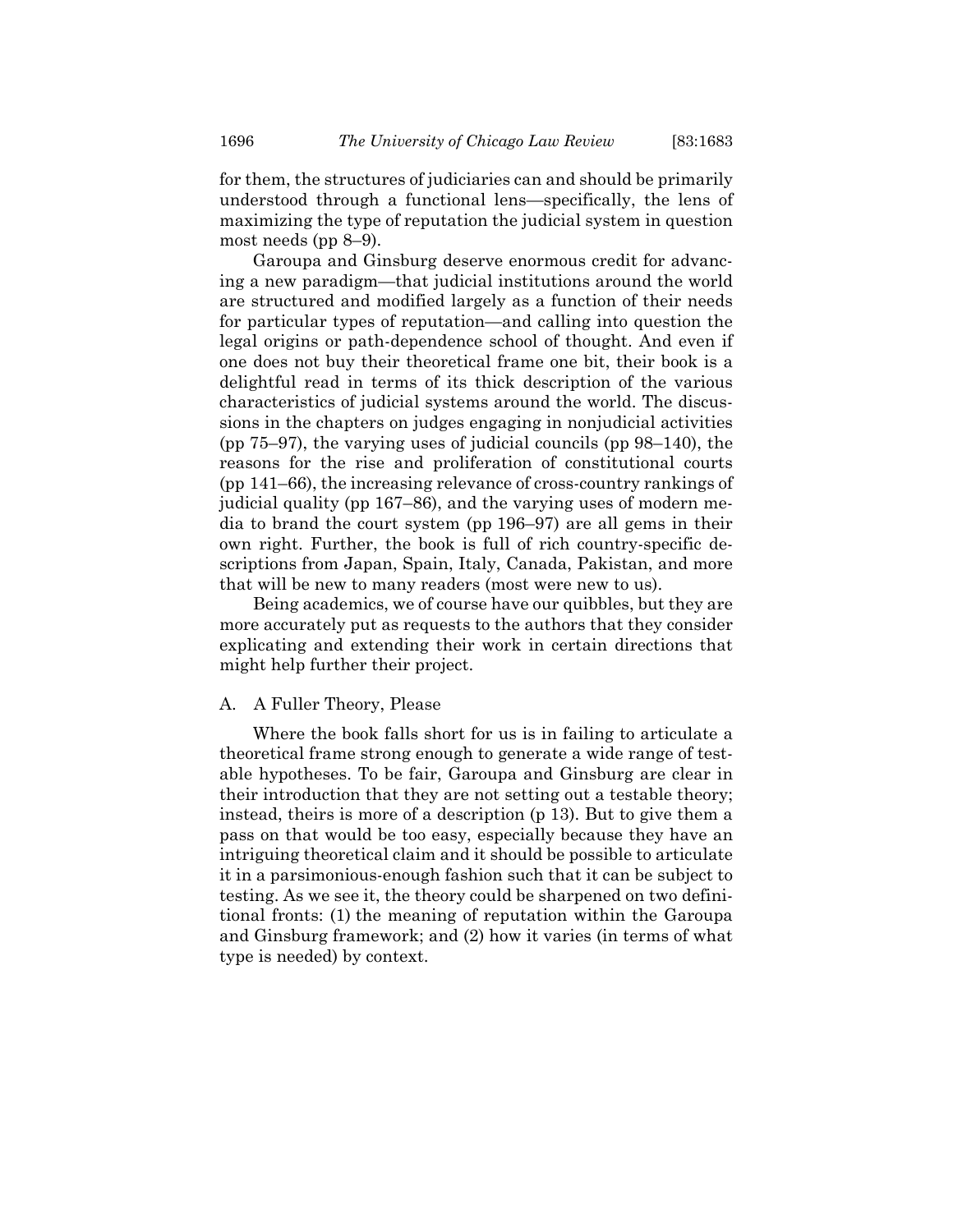#### 1. Theorizing reputation.

Garoupa and Ginsburg state at the outset that reputation is "the stock of judgments about an actor's past behavior" (p 4). But judgments about what? And whose judgments? A court that builds the right kind of reputation, Garoupa and Ginsburg explain, is more effective—it has greater credibility and its dictates are followed (pp 2, 16). And one can imagine a self-fulfilling dynamic in which courts that have high reputations can do their work with less and less need for monitoring and policing expense and take more risks with their decisions in trying to make rules that improve social welfare, which all in turn enables even better and cheaper decisionmaking (and ultimately puts the system on a high-growth path). But we cannot test the Garoupa and Ginsburg claim unless they provide a measurable definition of reputation (which in turn would require defining the relevant audience whose judgments are to be measured).<sup>27</sup> And this, we think, should not be an impossible task—particularly given the theoretical claims being made about the importance of reputation in determining the effectiveness of judicial systems. We note two reasons why below.

First, take the theoretical claim about the importance of reputation. There is a well-established literature from scholars like Professors Lisa Bernstein,<sup>28</sup> Robert Ellickson,<sup>29</sup> Avner Greif,<sup>30</sup> Barak Richman,<sup>31</sup> and others on how, in certain contexts, formal legal sanctions and top-down monitoring can be unnecessary because of the effective operation of nonlegal sanctions. These stories are, in effect, stories about how reputation-based systems can work effectively. And, as we see it, Garoupa and Ginsburg are in effect making the argument that reputation can play a similar role within judicial systems (albeit on a far larger scale than any of the aforementioned authors tried). The key to all of those stories of the effective operation of reputation in holding a system together, though, was the high quality of information that was

<sup>27</sup> Garoupa and Ginsburg are explicit about not wanting to specify a core reputation function (p 16).

<sup>28</sup> See generally Lisa Bernstein, *Private Commercial Law in the Cotton Industry: Creating Cooperation through Rules, Norms, and Institutions*, 99 Mich L Rev 1724 (2001).

<sup>29</sup> See generally Robert C. Ellickson, *Unpacking the Household: Informal Property Rights around the Hearth*, 116 Yale L J 226 (2006).

<sup>30</sup> See generally Avner Greif, *Reputation and Coalitions in Medieval Trade: Evidence on the Maghribi Traders*, 49 J Econ Hist 857 (1989).

<sup>31</sup> See generally Barak D. Richman, *How Community Institutions Create Economic Advantage: Jewish Diamond Merchants in New York*, 31 J L & Soc Inquiry 383 (2006).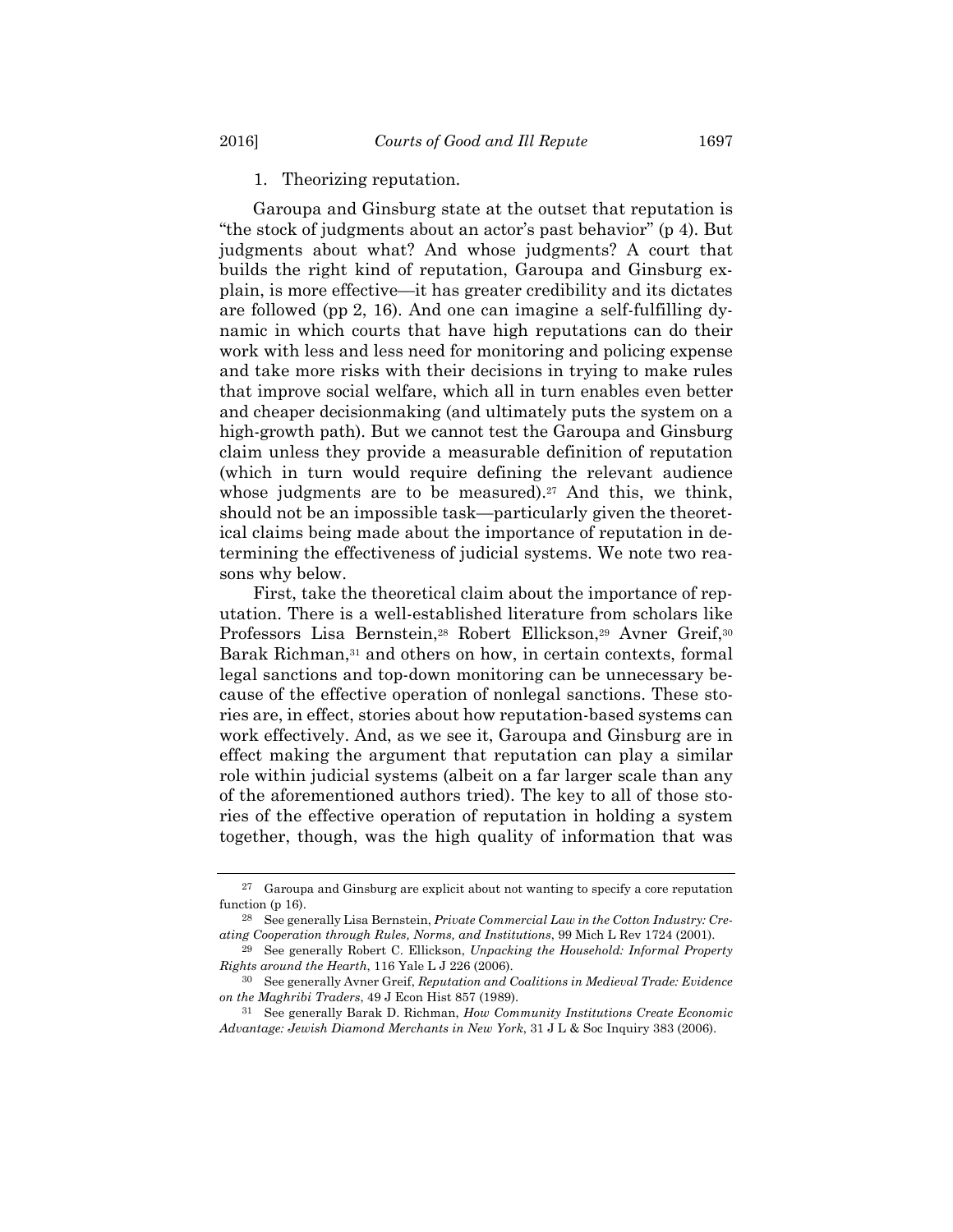available to all the relevant players.32 And, logically we think, if there is high-quality information available to all, then reputation should be measurable. Or, put differently, for a reputation-based system to work effectively, participants have to be able to calculate reputation. And that in turn should mean that it is easily measurable, at least for local participants, and, therefore, perhaps even for external observers. In small communities of traders, for example, one indicator of an individual's loss of reputation is often the refusal of others to trade with that person or to engage in large (valuable) trades with her.33 Or it might be something more idiosyncratic, such as the denial of entry into the local temple.34 For small groups in which reputation matters crucially for the internal sanction mechanisms to work, it has to be possible for members of the group to easily identify those who have lost reputation (and conversely those who have gained it). Likewise, if reputation is crucial to the operation of courts, then judges (and interested local audiences such as lawyers and politicians) must be able to evaluate changes in a judge's reputation.

Second, as a positive matter, the most common kind of reputation Garoupa and Ginsburg seem to be talking about—the one that gives courts legitimacy in the eyes of the public—is of the kind that comes from being willing to stop the state from harming those who lack power.35 This is a measurable characteristic. If the populace has good information about whether their judiciary is likely to stop those in the executive branch or the military from

<sup>32</sup> The literature in question is too large to justify citing all of its key pieces. For an overview of the relevant dynamics, though, see, for example, Barak D. Richman, *Firms, Courts, and Reputation Mechanisms: Towards a Positive Theory of Private Ordering*, 104 Colum L Rev 2328, 2333–37 (2004).

<sup>33</sup> See Bernstein, 99 Mich L Rev at 1764 (cited in note 28) (noting that "breach of contract as to one transactor is transformed into breach of contract as to numerous market transactors for the purposes of a transactor's commercial reputation").

 $34$  See, for example, Richman,  $31 \text{ J L}$  & Soc Inquiry at  $407 \text{ n } 59$  (cited in note 31).

<sup>35</sup> Although the example above is that of the judiciary standing up to the state in a manner that is welfare enhancing, there can also be instances in which the judiciary tries to block state action in a fashion that is welfare reducing. The actions of the US Supreme Court in the so-called *Lochner* (pre–New Deal) era are seen by many as such a case. For a description, see generally Noah Feldman, *Scorpions: The Battles and Triumphs of FDR's Great Supreme Court Justices* (Twelve 2010). More generally, there is a large literature on what kind of judicial behavior vis-à-vis the government in power gives the judiciary legitimacy in the eyes of the public (and therefore power of its own). See, for example, Georg Vanberg, *Constitutional Courts in Comparative Perspective: A Theoretical Assessment*, 18 Ann Rev Polit Sci 167, 179–81 (2015) (discussing the role of strategic judicial behavior in interactions with other branches of government); Rafael La Porta, et al, *Judicial Checks and Balances*, 112 J Polit Econ 445, 457–58, 468 (2004) (analyzing the link between judicial independence, constitutional review, and economic freedom).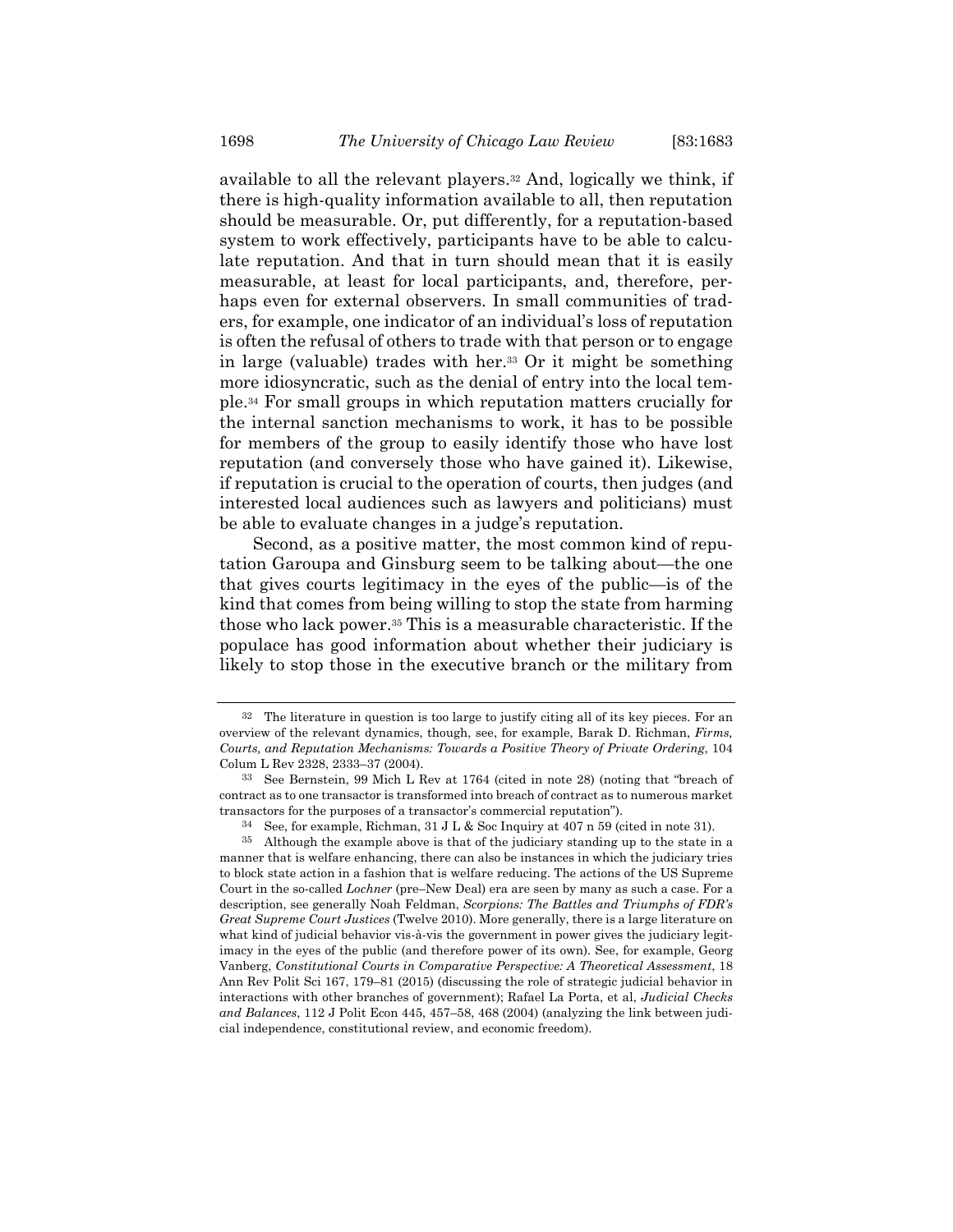overreaching their authority, and is confident in that belief, that should be measurable via surveys—after all, the claim is that populations do have this kind of information and that their having this kind of information matters for the effective working of the system. Further, if one wanted to get more fine-grained, one could try to measure public perceptions of the quality of decisionmaking, which would include matters such as speed of disputation, as well—and this also seems to be important to the Garoupa and Ginsburg analysis (pp 23, 187–88). The quality of decisionmaking of courts or judges could be, and is already, measured in a variety of ways (citations to decisions by other courts, surveys of litigants, and so on).36 The bottom line is that a sharper definition of reputation is necessary, even if multiple kinds of reputation need to be specified. That in turn will enable testing, something that Garoupa and Ginsburg presumably want for their ambitious theory.

2. Describing the boxes.

Assuming now that Garoupa and Ginsburg were to clarify the different kinds of reputations that they have in mind and how to measure them, the next specification question in their model is which types of contexts require which types of reputation. This second specification is needed because the core of the Garoupa and Ginsburg claim is that judicial structures are (1) initially chosen and (2) subsequently modified over time as a function of the system's need for different types of reputation (pp 50–53). The response that Garoupa and Ginsburg might give is that the answer depends on context, and that different social, economic, and political contexts require the relevant judiciaries to pursue different types of reputations (pp 17–18, 189). But surely Garoupa and Ginsburg can give us some boxes or broad categorizations.

For example, do countries or regions with highly educated and secular populations, and with income levels above a certain amount, tend to find judiciaries more legitimate if they provide their judgments in individualized and nuanced ways? Would, for example, a 5–4 decision of the type that was handed down in *Bush* have undermined confidence in the judiciary to a sufficient extent to cause a structural breakdown if it had happened in a different context than the United States in 2000? Similarly, perhaps there

<sup>36</sup> There is a growing, albeit still small, literature on measuring judges and justice. See Jeffrey M. Chemerinsky and Jonathan L. Williams, Note, *Foreword: Measuring Judges and Justice*, 58 Duke L J 1173, 1175–79 (2009) (describing empirical research on judges and judicial decisionmaking).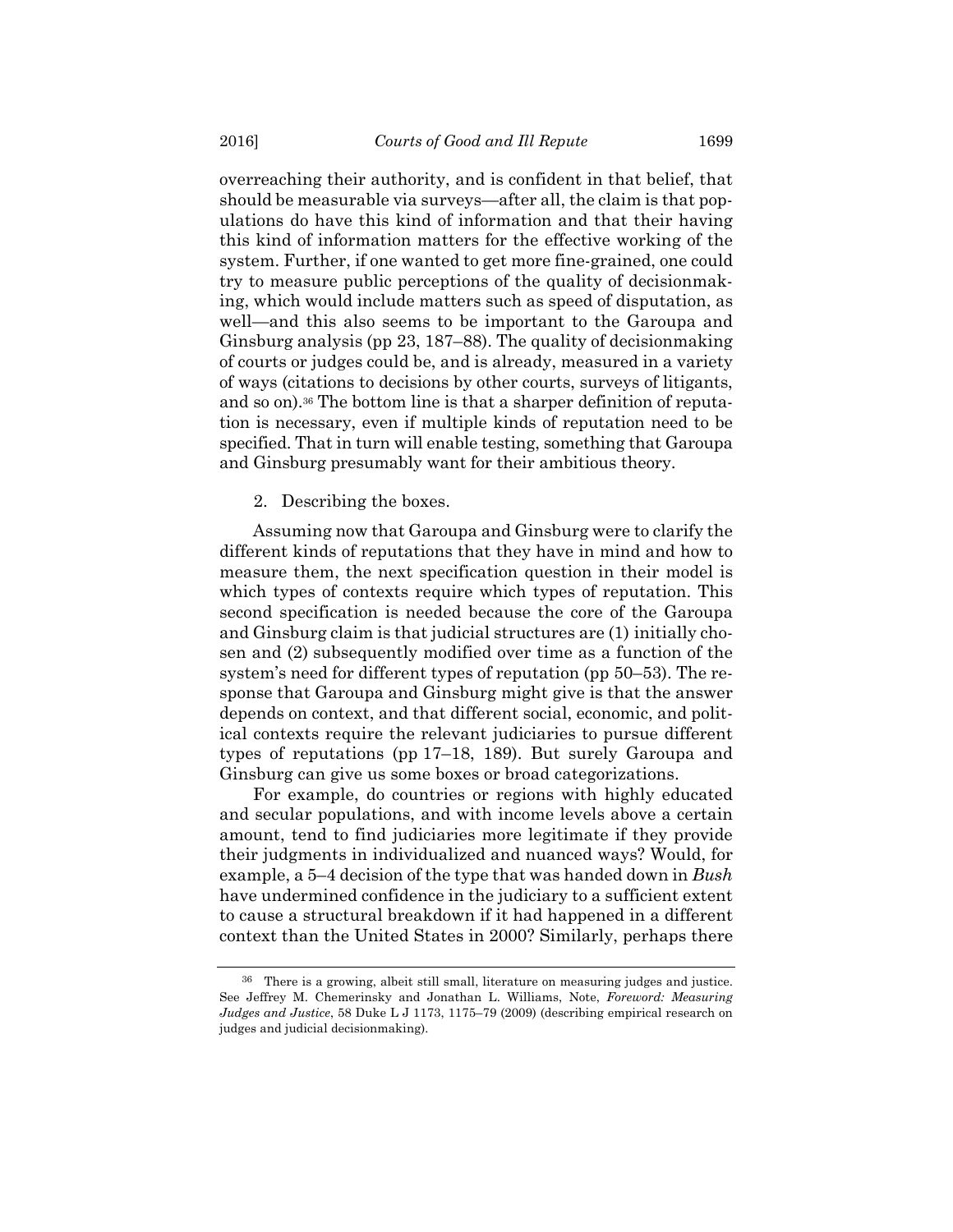is a set of conditions under which Garoupa and Ginsburg would predict that a population would give more legitimacy points to a judiciary that provides collectivized decisions, without any nuance or dissension, than it would to a judiciary that showed dissension among the individual judges. They seem to hint as much, to our reading, but do not sketch out the categories or boxes of circumstances.

Once those different boxes or sets of stylized circumstances are set forth, Garoupa and Ginsburg could then explain, drawing from their theory, why those particular contexts call for particular types of reputation-generating structures. For example, is there a prediction regarding the kind of reputation a judicial system needs in a newly formed nation that has not inherited, from its prior incarnation, well-established institutions? And does this need vary as a function of the degree of overall wealth or wealth disparities or racial and ethnic diversity in a society?

Another set of factors that might impact an audience's interpretation of a court's decision has to do with the structural features of the court. Garoupa and Ginsburg, as we read them, would say that an individualistic system like the US Supreme Court will produce a different level of reputation than a collective system like the European Court of Justice (pp 28–44, 180–81). At first cut, this seems intuitively right. There are surely going to be situations—for example, when the court is telling the public that the government in question is illegitimate and needs to leave office because the evidence shows that it rigged elections—in which the public would like the members of the court (regardless of political preferences) to speak with one voice. And in a context in which these kinds of decisions need to be made frequently by the judiciary (perhaps a country with a weak rule-of-law culture and a high level of governmental corruption), one might jump to the conclusion that the judiciary should be constrained to speak with one voice. However, if one scratches the surface, it is not clear that that is the case.

Take a court whose judges often disagree and speak separately, with starkly differing views. If and when these judges are in unanimity about something, the public will notice—and particularly so if it is a matter of great public importance (like the need to throw out an illegitimate government). But is the public going to notice, or take any special meaning, from the fact that the judges are speaking in unison if the rules require that they do? We suspect that the message—and the reputational impact—of a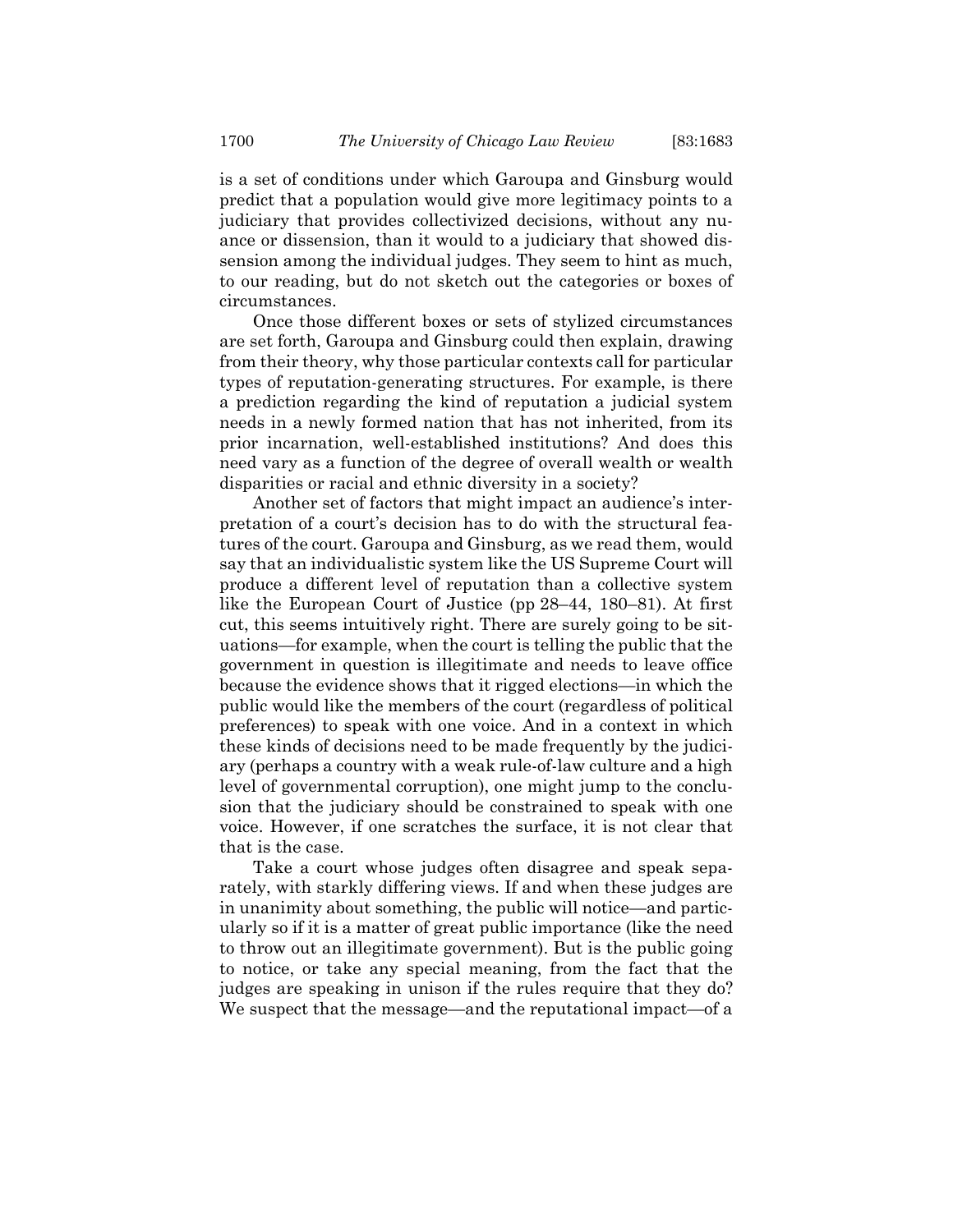court's members speaking in unison will be close to zero if the court is *mandated* to speak with a single voice. Indeed, the differential reputational value of speaking in unison versus individually probably occurs only in systems in which the judges have the option to do either. In that context, the choice that the judges make sends a message. If the judges have no choice, then there is no message from the choice to speak with one voice.

And even if a court were speaking in unison in a context in which the judges have the option to speak individually, it is by no means clear what the message would be. Dissenting requires effort cost. Overworked courts lack time and enthusiasm for extra work. Thus, busy judges will write fewer dissents than nonbusy judges regardless of the level of underlying disagreement in their respective courts.37 In the context of a judiciary that is overburdened with work, speaking in unison might just be an indicator of the fact that the judges cannot handle their work as a group and have just agreed to agree even when they disagree so that the work can get handled more effectively. In the high-workload context, though, the occasions when the judges speak individually could plausibly be interpreted by their audiences as more meaningful.

The point of the foregoing is that unless one has a theory of why and how the relevant audience interprets judicial or court behavior, one cannot build a meaningful theory of judicial reputation—at least not one that is amenable to empirical testing. We want more meat on the bones of the core Garoupa and Ginsburg theory in order to run a horse race between it and the historical origins or inertia theory in terms of which one can better predict what we see in judicial systems around the world. More than that, it would help to understand how and why the Garoupa and Ginsburg theory is different from existing institutional theories of judicial behavior and structures.38 Institutional analysis of the kind articulated by Professors Lee Epstein and Jack Knight in their classic book, *The Choices Justices Make*, would likely explain Chief Justice Roberts's decision to vote to uphold the Affordable Care Act in very much the same manner that Garoupa and Ginsburg do in their opening two pages: as a strategic decision

<sup>37</sup> For an analysis of the relationship between workload and dissent rates, see generally Lee Epstein, William M. Landes, and Richard A. Posner, *Why (and When) Judges Dissent: A Theoretical and Empirical Analysis*, 3 J Legal Analysis 101 (2011).

<sup>38</sup> Garoupa and Ginsburg describe their work as fitting within the institutionalanalysis rubric (p 7). Their modification of the standard model, though, is emphasizing the paramount importance of reputation.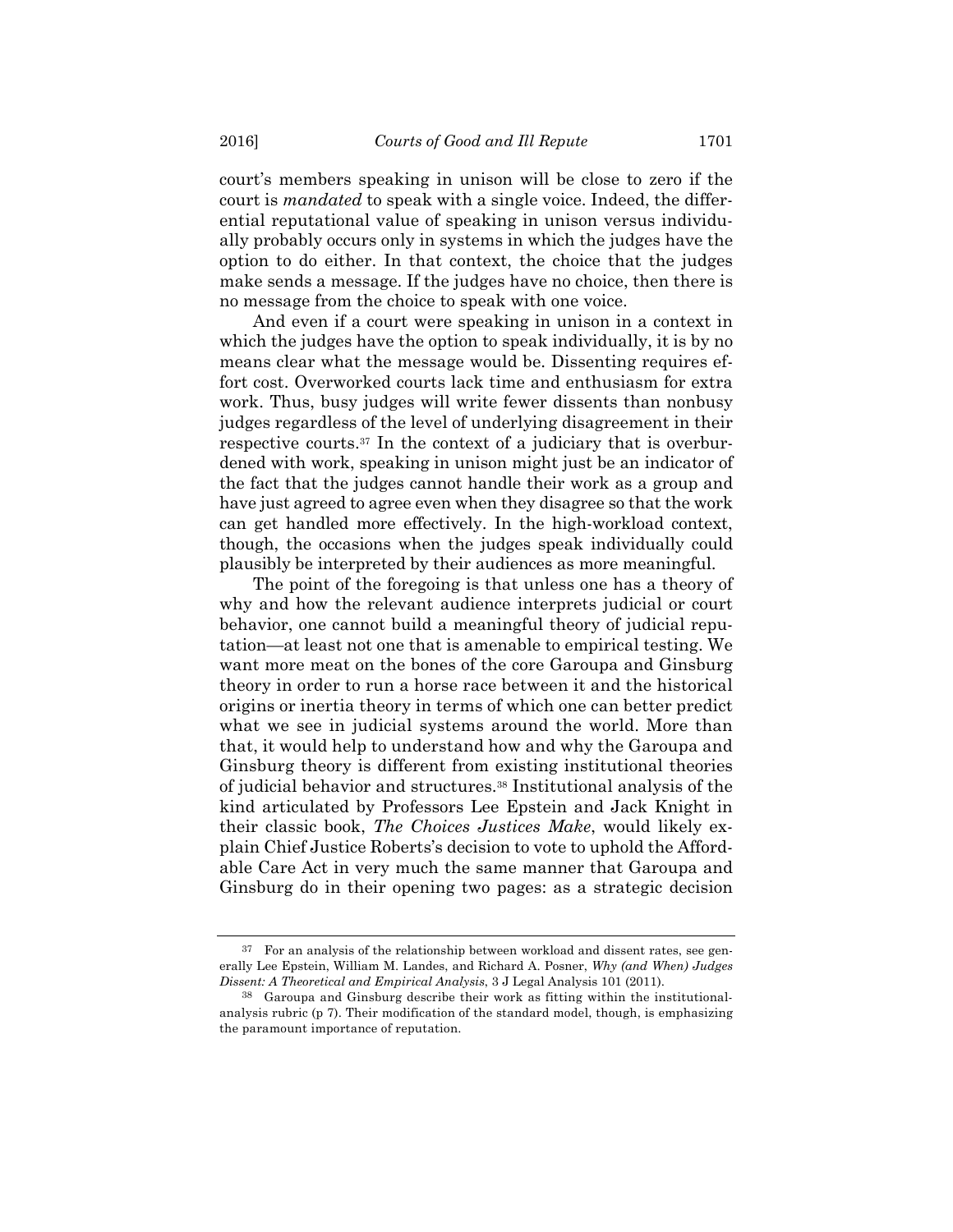born out of a concern about preserving the court's position vis-àvis the other branches of government and the public (pp  $1-2$ ).<sup>39</sup> The difference between the Epstein and Knight variety of institutional theory and the Garoupa and Ginsburg version, though, as we understand it, is the emphasis that Garoupa and Ginsburg put on reputation. But the two sets of theories are indistinguishable unless Garoupa and Ginsburg provide a sharper and more precise definition of reputation that shows how their theory explains and predicts in a different fashion from the more traditional institutional analysis.

Below, we try to set out some ways in which the theory might be better specified and tested. First though, we think there is another gap in the theoretical frame that needs to be filled: the question of judicial motivation within the model.

## B. Where Are the Judges (and What Motivates Them)?

Missing from the Garoupa and Ginsburg framework is a theory of judicial behavior and, in particular, a story about what motivates judges to pursue reputation at an individual level. (And this is where we need to know more about what reputation is.) This is a significant gap in their story because most judicial systems around the world, almost by definition, need to be given a significant degree of independence and discretion (effectively, protection from oversight). The flip side of independence, however, is that judges have considerable room to misbehave. But assuming—we think plausibly—that they do not misbehave, at least not to the same extent that most people probably would if given that level of job security, there is a puzzle: Why do judges work as much and as well as they do, given that they have considerable leeway to shirk and misbehave?

When we began reading Garoupa and Ginsburg, we thought that maybe they were going to use the desire for reputation as the key to explaining why judges behave well, despite the relative lack of constraints on them. The reason this is important, given their claims about the overall importance of reputation as a driving force for judicial system design, is that their system depends

<sup>39</sup> See Lee Epstein and Jack Knight, *The Choices Justices Make* 138–39 (CQ 1998). For an explication of the Epstein and Knight model of judicial behavior, which views judges as acting strategically in response to a variety of audiences who have power over them while also seeking to advance personal policy preferences, see Frank B. Cross, Book Review, *The Justices of Strategy*, 48 Duke L J 511, 511–31 (1998).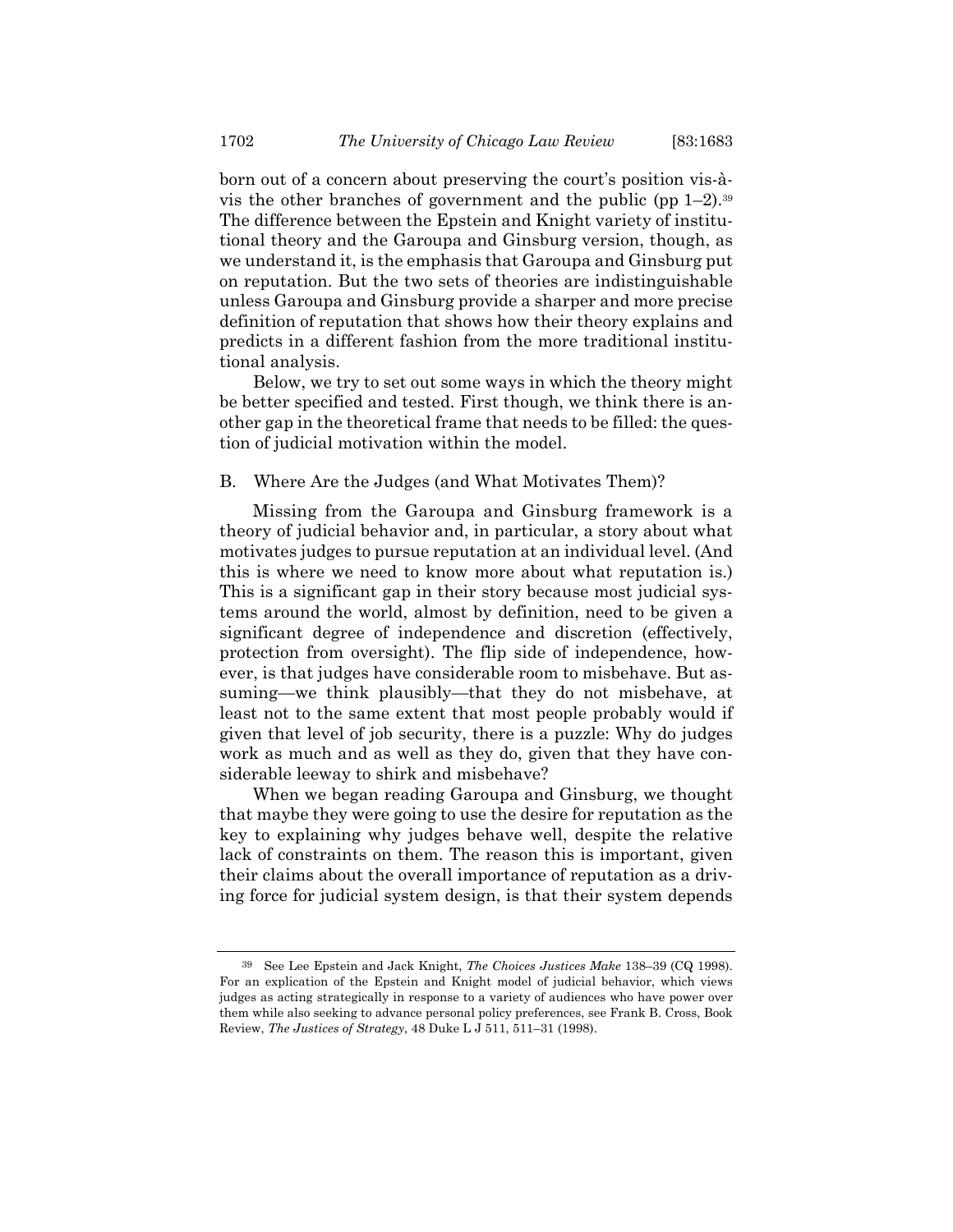on the individual actors within it acting in the pursuit of reputation (either individualistic or collective), without significant carrots or sticks to make them do that. So, for their overall claims to be plausible, they need to tell a persuasive story about why it is not only in the interest of the system designers to structure judicial institutions to generate reputation, but why it is plausible to think that the soldiers within these institutions (the judges) will act in ways that help achieve the system designers' goals.

Our pointing out this gap in the analysis is meant as a friendly amendment. As a starting point, it is not plausible to us that judges might be more motivated by reputation than most of the rest of us. That is, such a claim is not plausible unless a good case could be made that social planners had constructed judicialselection systems to select individuals who would not only be intrinsically motivated, but also motivated by the pursuit of reputation. And this cannot be any reputation, but the kind of reputation for high-legitimacy or high-quality decisionmaking that Garoupa and Ginsburg are positing. If this is plausible though, that would put the onus on Garoupa and Ginsburg to delve deeper into judicial-selection systems and tell a plausible story about how these systems operate in a manner consistent with their reputation story.

So, if one takes the different US states that have considerable variation in terms of how they select local judges (elections, merit selection, and a range of structures in between) (pp 100–01), Garoupa and Ginsburg should be able to tell a story for (1) the differences in the types of reputations different states might need as a function of context, and (2) why the variation in judicial-selection systems within the United States helps produce those different types of reputation. And then, even better, they should be able to show that when the context within a state changes (for example, when a state goes from having a relatively racially homogeneous population with an agricultural base for its economy to a relatively racially diverse population that has technology as its economic core), the judicial-selection systems also change.40

As noted earlier, though, Garoupa and Ginsburg's theoretical frame will need to be better specified for it to be used in a horse

<sup>40</sup> Garoupa and Ginsburg hint at being able to tell such an evolutionary story in their discussion of how the norms of the US Supreme Court have fluctuated over time from being individualistic (seriatim opinions initially) to collective (the norm against individual opinions under Chief Justice Marshall) and then back to more individual opinions (under Chief Justice Harlan Fiske Stone) (pp 32–33).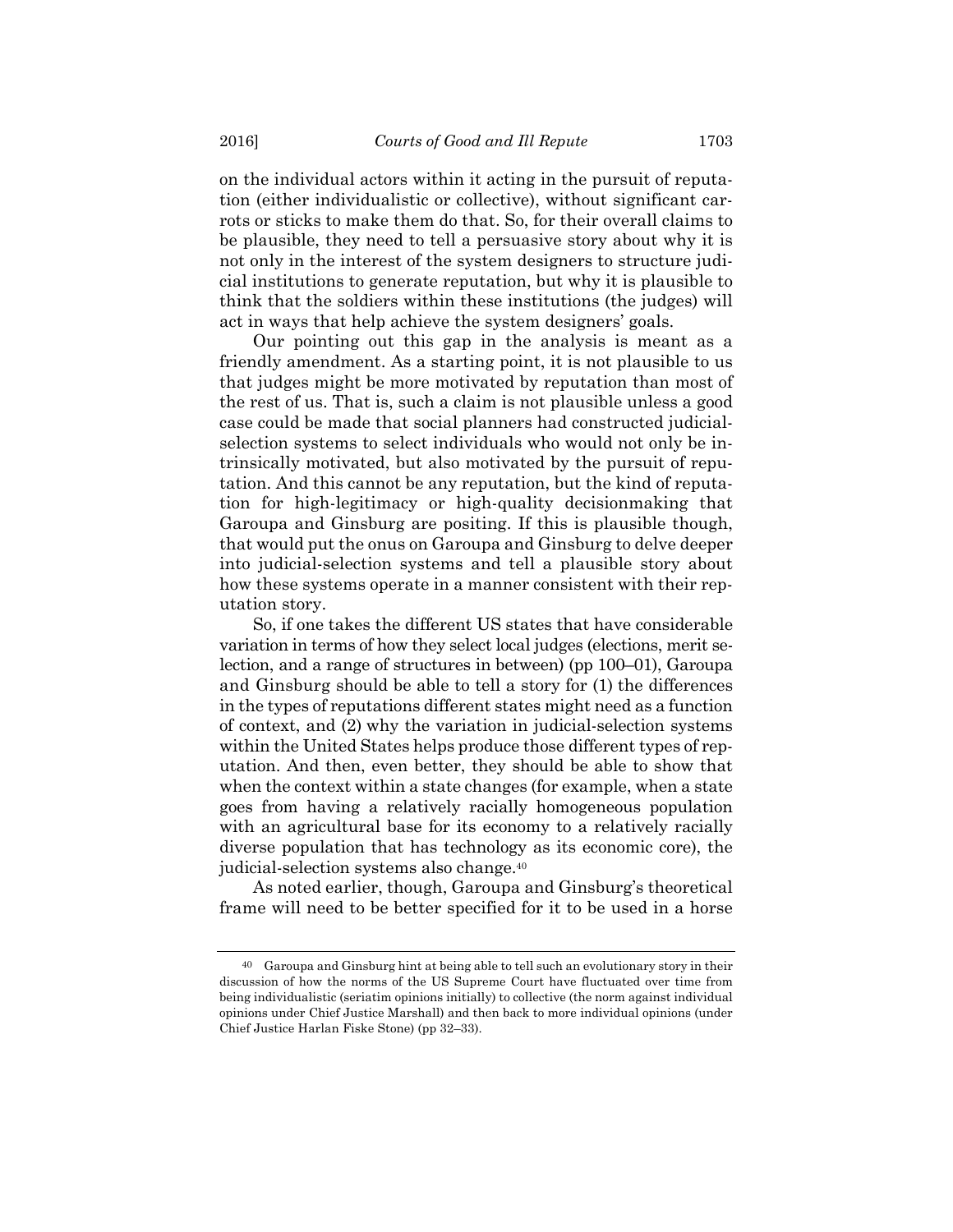race against the standard inertia explanation for why state judicial systems are the way they are.

## C. A Possible Testing Ground

Garoupa and Ginsburg present the US federal judiciary as the paradigm of an individualized judiciary and compare it to the more bureaucratized judicial systems in much of the rest of the world (p 28). We have no complaint with that perspective; one of the best aspects of the book for those of us who focus mostly on the US judicial system is the exposure to an analysis of a number of foreign legal systems by two leading comparatists. What we want to suggest, though, is that Garoupa and Ginsburg's model might be usefully tested, and perhaps pushed further, if it were to be applied to a part of the US judiciary that goes largely unmentioned in their book—the state judicial systems.

In the frame of Garoupa and Ginsburg's book, the US federal judiciary sits at the highly individualized end of a continuum that has career judiciaries, such as those in France and Japan, at the other end (p 28). But the spectrum can perhaps be extended in the other direction as well. Specifically, if compared to the US state judicial system, in which judges in many states are elected, the US federal judiciary looks to be more of a careerist or bureaucratic system (pp 100–01). After all, a judge who has to individually stand for election every few years has to make sure to develop a very different type of reputation with the voting public (arguably, a thicker and more locally oriented reputation) than a federal judge who for the most part will be largely unknown by the local public. The question, then, is whether Garoupa and Ginsburg's functional theory can help explain why different states in the United States have their particular elected, quasi-elected, or nonelected judicial systems. If it can, Garoupa and Ginsburg will have exploded a standard assumption regarding the reason for why so many states in the United States have elected or quasielected judiciaries, which is that they are a product of a populist move in the early days of the nation and that once the structure was set it was extremely difficult to change.<sup>41</sup>

The foregoing assumption is one that many in the large literature on elected versus appointed judiciaries are particularly fond

<sup>&</sup>lt;sup>41</sup> Historical facts, of course, suggest a story that is more complicated that the simple populism or history explanation. See Caleb Nelson, *A Re-evaluation of Scholarly Explanations for the Rise of the Elective Judiciary in Antebellum America*, 37 Am J Legal Hist 190, 203–10 (1993).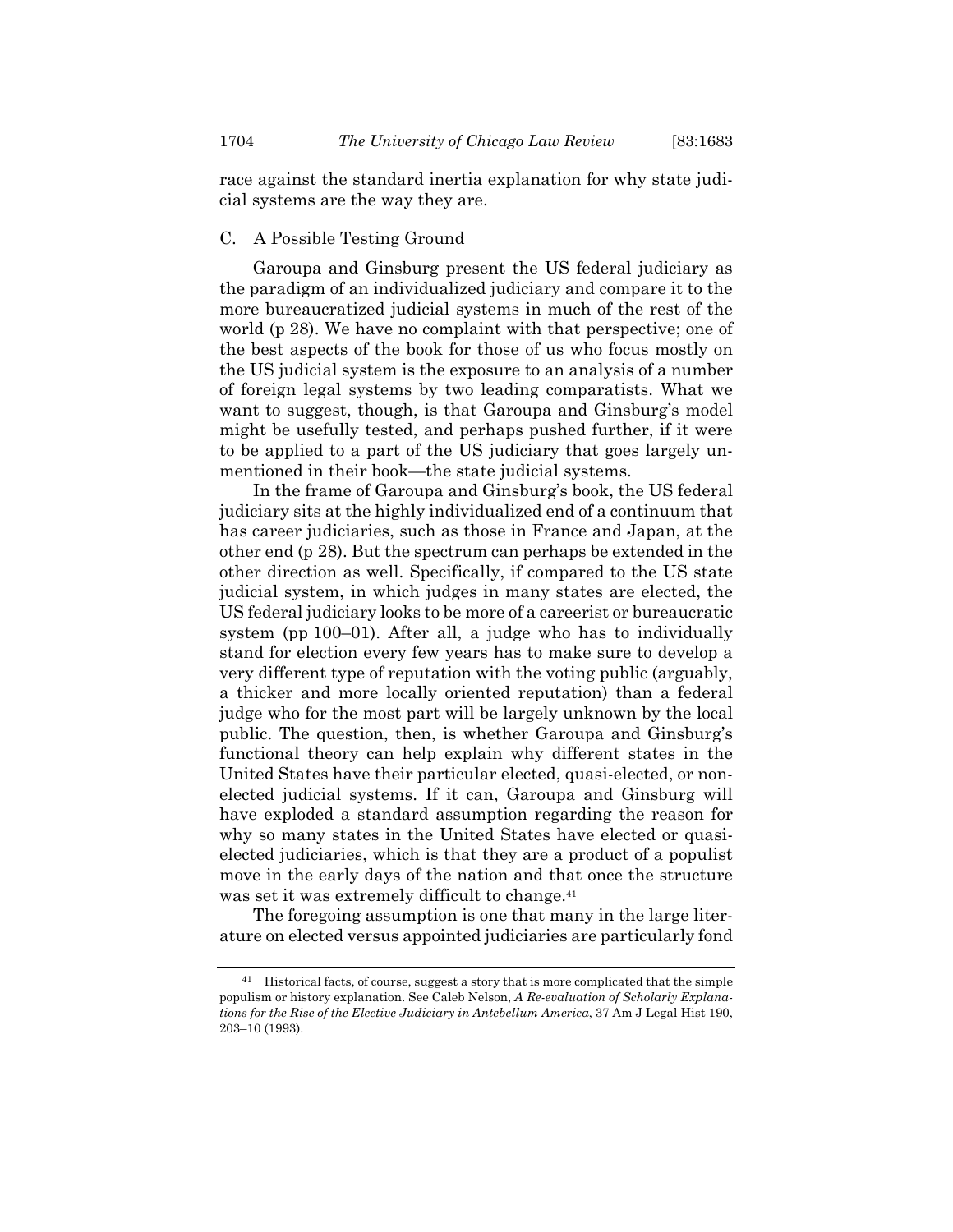of for perhaps functional reasons. For those on the policy side, who are writing diatribes about why elected and quasi-elected judiciaries are obviously bad, the claim that these were the product of some bizarre historical anomaly is convenient in that it fits the claim that no one in their right mind would ever want an elected judiciary.42 Academic empiricists studying the age-old question whether elected or appointed judiciaries are best for society are, for their part, also fond of this assumption because it means they can assume that the state system in question was put in place independent of any functional reason (therefore enabling them to justify not having to do empirical corrections for the dreaded endogeneity problem).43 For our purposes, what the foregoing means is that if Garoupa and Ginsburg (or their successors) can show that the functional explanation better explains why state systems are the way they are, that will call into question a whole host of empirical studies of the state judiciaries in the United States. And that would be quite exciting. And as an aside, we suspect that a deeper understanding of the state systems might be arrived at if examined through Garoupa and Ginsburg's functional lens. That lens says that if one looks closely enough at the various judicial systems that are supposed to be structured the way they are because of historical happenstance combined with inertia (pp 7–8), one can detect equally, if not more, plausible functional explanations.

#### III. MOTIVATING THE JUDGES (AND DOING IT BETTER)

Given the story that Professors Garoupa and Ginsburg tell about how social planners design judicial institutions to pursue reputation, they need to also tell a story of why it is plausible to think that the key actors in their play, the judges, will cooperate in this pursuit of reputation. And this story has to come in two parts. In the individualistic systems, judges need an incentive to pursue their own personal reputations, whereas in the collective systems, judges need incentives to pursue the enhancement of the

<sup>42</sup> See Thomas R. Phillips, *The Merits of Merit Selection*, 32 Harv J L & Pub Pol 67, 71, 88–96 (2009) (noting that "[t]he type of system a state has depends largely on the date it adopted that system" and critiquing election systems in favor of merit selection systems).

<sup>43</sup> See, for example, Stephen J. Choi, G. Mitu Gulati, and Eric A. Posner, *Professionals or Politicians: The Uncertain Empirical Case for an Elected Rather than Appointed Judiciary*, 26 J L Econ & Org 290, 303 (2010) (noting in the description of an empirical study of appointed versus elected judges that "the selection mechanism long predates our data pool and thus mitigates concerns about endogeneity—that states adopted new mechanisms in response to changes in judicial quality"). See also generally Alexander Tabarrok and Eric Helland, *Court Politics: The Political Economy of Tort Awards*, 42 J L & Econ 157 (1999).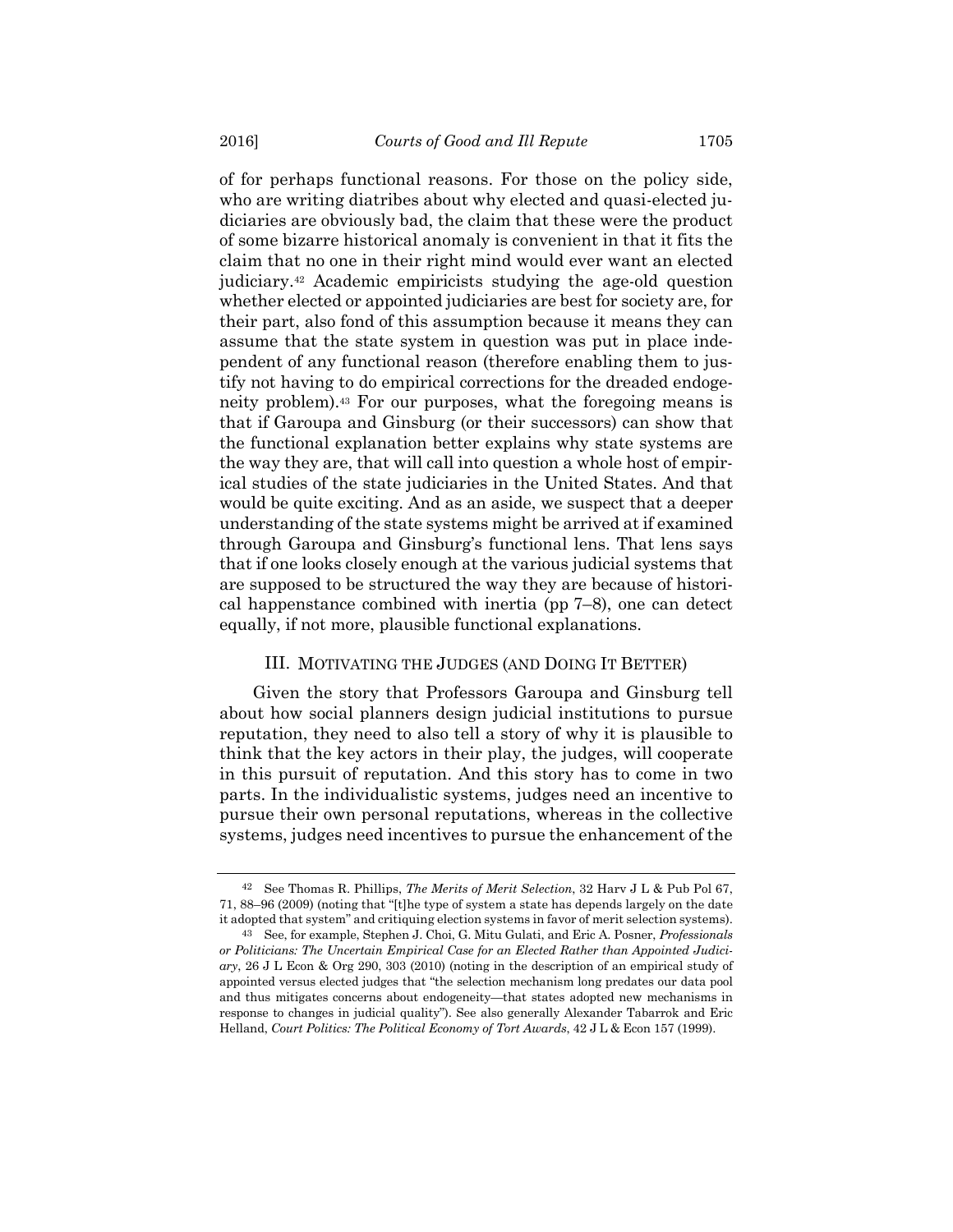system's reputation and put their self-enhancement aside. The question then is whether we think it plausible that judges in either system will act in these manners.

The rub here is that there does not seem to be, in either system, a clearly identifiable set of rewards that go to judges from their bosses as a reward for pursuing the relevant kind of reputation that is needed. And this is because judging, the world over, is almost always designed as a kind of priesthood. To become a judge is, for the most part, a decision to abdicate being incentivized by the things that motivate the rest of us at our jobs—more income and more opportunities for leisure.<sup>44</sup> In theory, the judges in both systems could be motivated by the prospect of promotions to higher-status jobs.45 But, as best we can tell, there is no judicial system that Garoupa and Ginsburg have identified that makes promotions clearly and identifiably a function of the work that the judges do on the reputational front.46

For the judges in Garoupa and Ginsburg's model to be pursuing reputation, either the individualistic or collective version, the incentives need to be intrinsic (or inculcated). And that then leads to the question whether we think it plausible that either the individualistic or collective system selects or socializes judges to pursue the relevant kinds of reputation. We briefly take each system in turn.

<sup>44</sup> See Richard A. Posner, *What Do Judges Maximize? (The Same Thing Everybody Else Does)*, 3 S Ct Econ Rev 1, 2 (1993) (exploring "how to explain judicial behavior in economic terms, when almost the whole thrust of the rules governing compensation and other terms and conditions of judicial employment is to divorce judicial action from incentives—to take away the carrots and sticks . . . that determine human action in an economic model").

<sup>45</sup> Some of these basic ideas on the economics of judging are discussed in Russell Smyth, *Do Judges Behave as Homo Economicus and, If So, Can We Measure Their Performance? An Antipodean Perspective on a Tournament of Judges*, 32 Fla St U L Rev 1299 (2005). For examples of papers conjecturing that reputational concerns motivate judges and/or those with power over their careers, see generally Gilat Levy, *Careerist Judges and the Appeals Process*, 36 RAND J Econ 275 (2005); Eli Salzberger and Paul Fenn, *Judicial Independence: Some Evidence from the English Court of Appeal*, 42 J L & Econ 831 (1999); William M. Landes and Richard A. Posner, *Legal Precedent: A Theoretical and Empirical Analysis*, 19 J L & Econ 249 (1976).

<sup>46</sup> What we mean here is a reputation for high-quality work—the kind of reputation that the principal in the principal-agent relationship would want. We do not mean a reputation for being willing to advance the policy agenda of some politician. The latter, one could argue, is indeed the kind of reputation that probably does result in advancement in the US federal court system. For an argument that courts should, as a normative matter, be designed to incentivize judges to pursue the former and not the latter, see generally Stephen Choi and Mitu Gulati, *A Tournament of Judges?*, 92 Cal L Rev 299 (2004).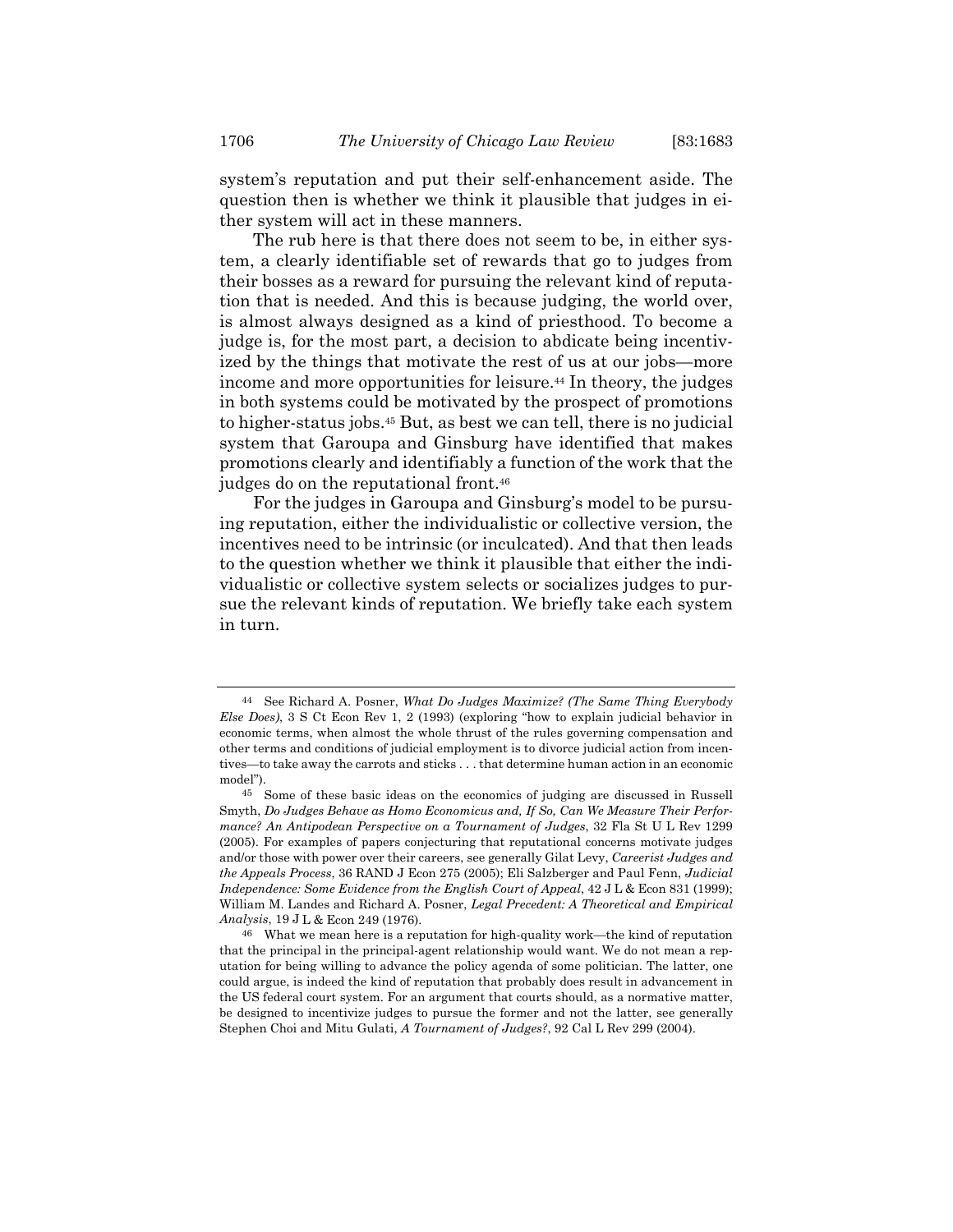## A. Plausibility of the Garoupa and Ginsburg Claim

The individualistic system, of which the US federal judiciary is the prime example that Garoupa and Ginsburg use, typically selects judges from the practicing bar at more advanced ages, after these individuals have already been lawyers for a number of years (pp 44–45). If the goal was to have a set of judges who would embark on the pursuit of individual reputation of the type that Garoupa and Ginsburg posit, it would have to be that the selection system was designed to identify and select the types of individuals who were already predisposed to pursue judicial superstardom (regardless of whether it was plausible for them to achieve it). So, the question then is whether the US federal system, Garoupa and Ginsburg's exemplar, is designed to select individuals of this type. We would like to think so—to think that the politicians doing the selection are looking to select those who will pursue reputation—and certainly there have been some exemplars such as Justice Benjamin Cardozo, Judge Richard Posner, Judge Henry Friendly, Judge Frank Easterbrook, Justice Oliver Wendell Holmes and a handful of others. And Garoupa and Ginsburg suggest that this is indeed the system we have; they see the structural feature of choosing lawyers who are midway through their legal careers as indicative of a system that seeks out the star lawyers to then make judges (pp 9, 14, 29). But as two researchers who have spent a great deal of time interviewing and studying data on US federal judges, we suspect that our politicians are not at all looking to select judges of the Cardozo, Posner, and Friendly type. They are the aberrations, who somehow got through the selection process almost by mistake. Politicians, if anything, do not seem to like them very much precisely because they have pursued judicial stardom and not the interests of the politicians (put differently, they turned out to be too damn independent and too damn smart).47 Most judges on the federal bench,

 $47$  The research on this question is thin, but what little there is does not seem to suggest that politicians selecting judges are looking for stars (either in terms of their willingness to stand up to the government, their independence from political influence, or the quality of their decisions). See, for example, Stephen J. Choi, Mitu Gulati, and Eric A. Posner, *The Role of Competence in Promotions from the Lower Federal Courts*, 44 J Legal Stud S107, S129 (2015) ("[P]residents do not seem interested in promoting the district judges with the highest competence."); Stephen J. Choi and G. Mitu Gulati, *Mr. Justice Posner? Unpacking the Statistics*, 61 NYU Ann Surv Am L 19, 42–43 (2005) ("We suspect that Posner himself does not think that he should be on the Supreme Court.  $\dots$  [It] is a highly political body.").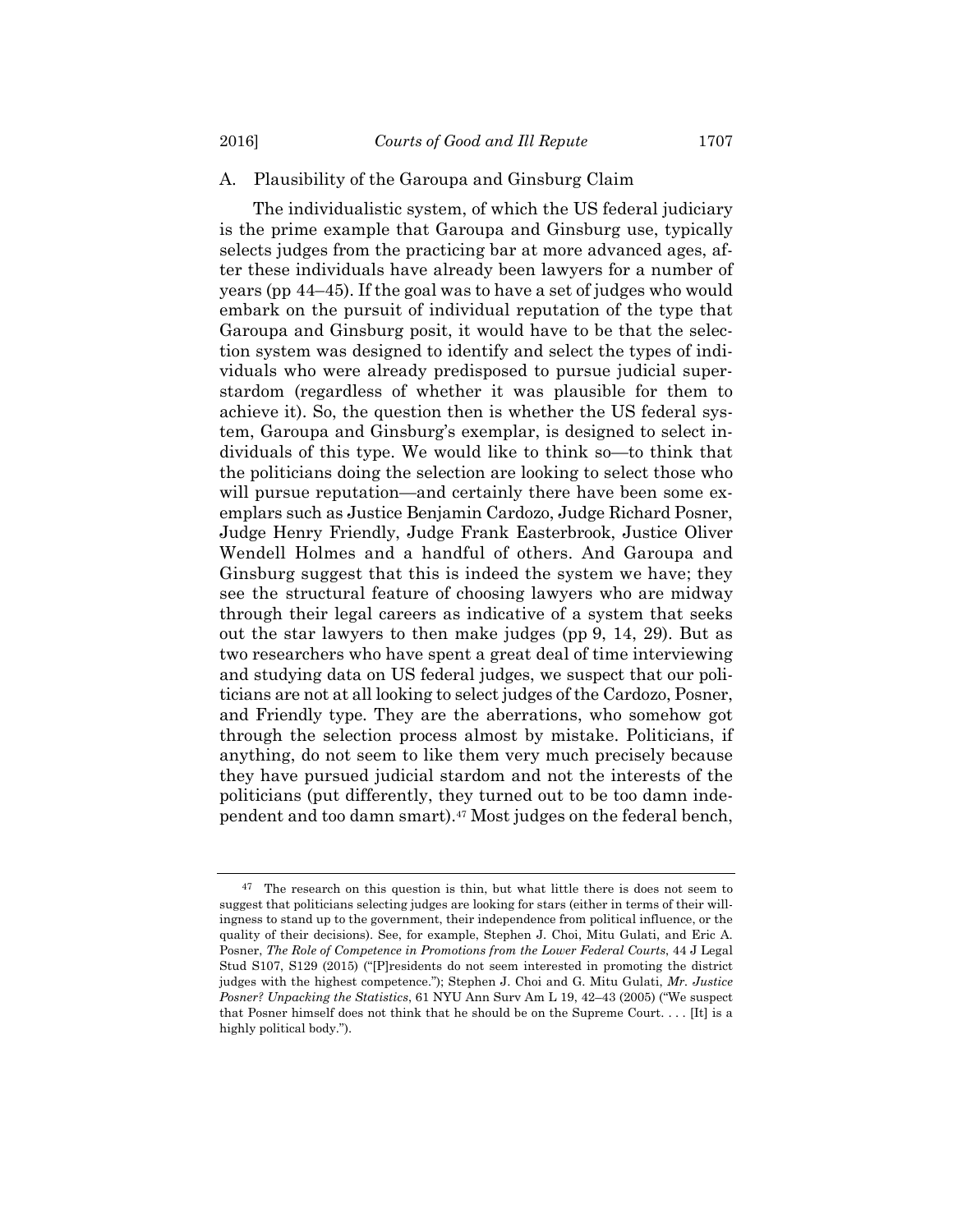we suspect, care very little about building their individual reputations in a Cardozo-Friendly-Posner fashion; they are happy to do a good job, but they are not pursuing individual stardom.

Moving to the collective-reputation systems, which we readily admit we know a lot less about than the US federal system, we suspect that the view of judges as pursuing their reputation in some other-regarding or altruistic fashion is even more implausible. In these systems, Garoupa and Ginsburg explain, selection to the judiciary tends to be at a young age, and then judges become cogs in a big bureaucratic system (p 29). Nothing that we know about the selection systems used around the world tells us that the individuals selected tend to be particularly other-regarding. Nor do we know of any plausible accounts of how these systems succeed in socializing the judges at a young age to be altruistic in terms of pursuing the system's collective needs and abnegating their own needs for self-advancement. That is, there are no plausible accounts unless the systems are designed to identify and reward the generation of collective reputation by individual judges—but we have seen no claim to that effect.

Garoupa and Ginsburg pose their inquiry as a positive one; they are investigating why judiciaries are structured the way they are and not whether they *should* be structured in one way or the other (pp 7, 14–19). But we read an undertone of approval from Garoupa and Ginsburg for judicial systems that are designed to pursue reputation. Elsewhere in this Review, we have tried to push Garoupa and Ginsburg on their positive claims. But even if the positive claims turn out to be theoretically flawed (maybe judicial systems are not designed to ensure the optimal amount of reputation), Garoupa and Ginsburg, in their final chapter, do raise the question of whether social planners in the future might do well to consider reputation enhancement when they design new structures (pp 187–97). Certainly, the two of us accept the argument that a judiciary that has a high reputation will be more effective and that social planners should keep reputation generation in mind when designing judicial institutions and selecting judges. But we are skeptical that they do that very much currently, anywhere.

## B. Making It Happen

Garoupa and Ginsburg suggest some intriguing and creative possibilities that, to a limited extent, are already being utilized,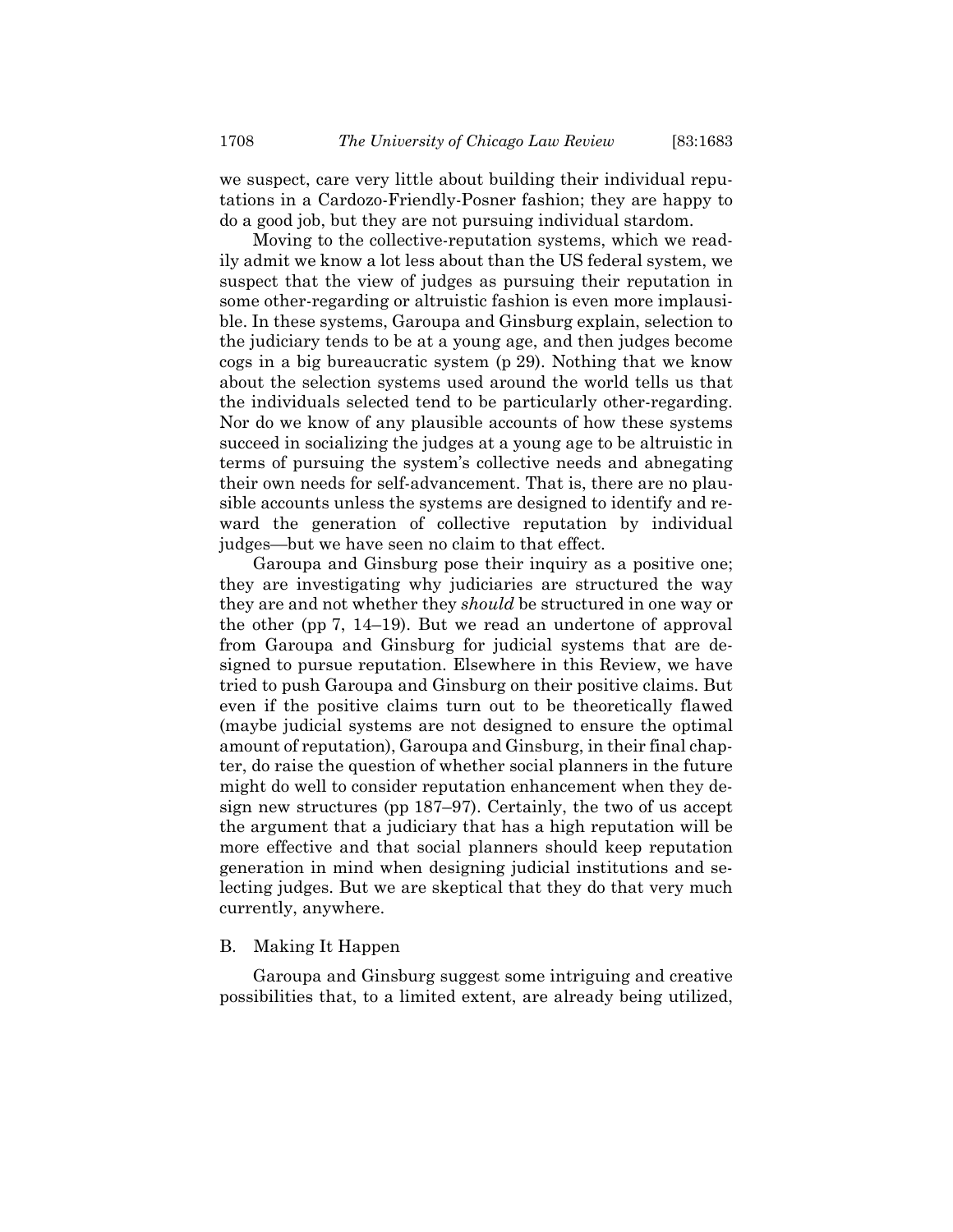but perhaps could be utilized better to enhance judicial reputation. These include improvements to brand management, better use of social media by the courts and individual judges, mechanisms to clean house when the entire judicial system of a country is corrupt, and so on (pp 195–97). The mechanism that interested us in particular is one that Garoupa and Ginsburg are rather skeptical of: the relevance of postjudgeship employment and how those employment opportunities might help incentivize judges, while they are employed as judges, to pursue the right kinds of reputational enhancements (pp 75–97).<sup>48</sup> As a general matter, at least in the US judicial system, the phenomenon of judges retiring and going on to work in the private market is viewed with a degree of contempt (such judges are often referred to as "rent-ajudges").49 But maybe judges should be encouraged to pursue such postjudgeship employment. Maybe it would produce good incentives to generate the kind of reputation Garoupa and Ginsburg suggest that judiciaries should be pursuing (and we are skeptical that they are). Below, we mention three sets of jobs judges might take (we draw these examples in part from Garoupa and Ginsburg), although the list is by no means exhaustive.

First, there are the jobs as independent investigators or on independent review commissions, doing things like investigating scandals and writing reports on appropriate reforms that the government should undertake (pp 79, 87, 89). These are quasijudicial high-status jobs in which the rewards go only to those judges who have built a reputation of holding those in power to account (after all, these commissions call for "independent" review usually). These are jobs that might be particularly attractive in systems in which judges have to retire at a specified age and in which they still have some years of productive work ahead of them. The government in question, which is facing some sort of scandal, might not want the investigations to occur, but needs the public to be persuaded that a fair and impartial investigation has occurred. Here, the hiring of a judge who has built a reputation

<sup>48</sup> See pp 39, 173 (mentioning how the Spanish "superjudge" Baltasar Garzón, who led the indictment of General Augusto Pinochet, had developed such a high reputation outside his home jurisdiction that when he was indicted locally for pursuing Franco-era crimes, he received numerous other jobs—and twenty-one honorary doctorates in other countries).

<sup>49</sup> See, for example, Anne S. Kim, Note, *Rent-a-Judges and the Cost of Selling Justice*, 44 Duke L J 166, 168, 175–76 (1994) (arguing that rent-a-judges are "undesirable as a matter of public policy" and noting the large number of retired judges who become rent-a-judges).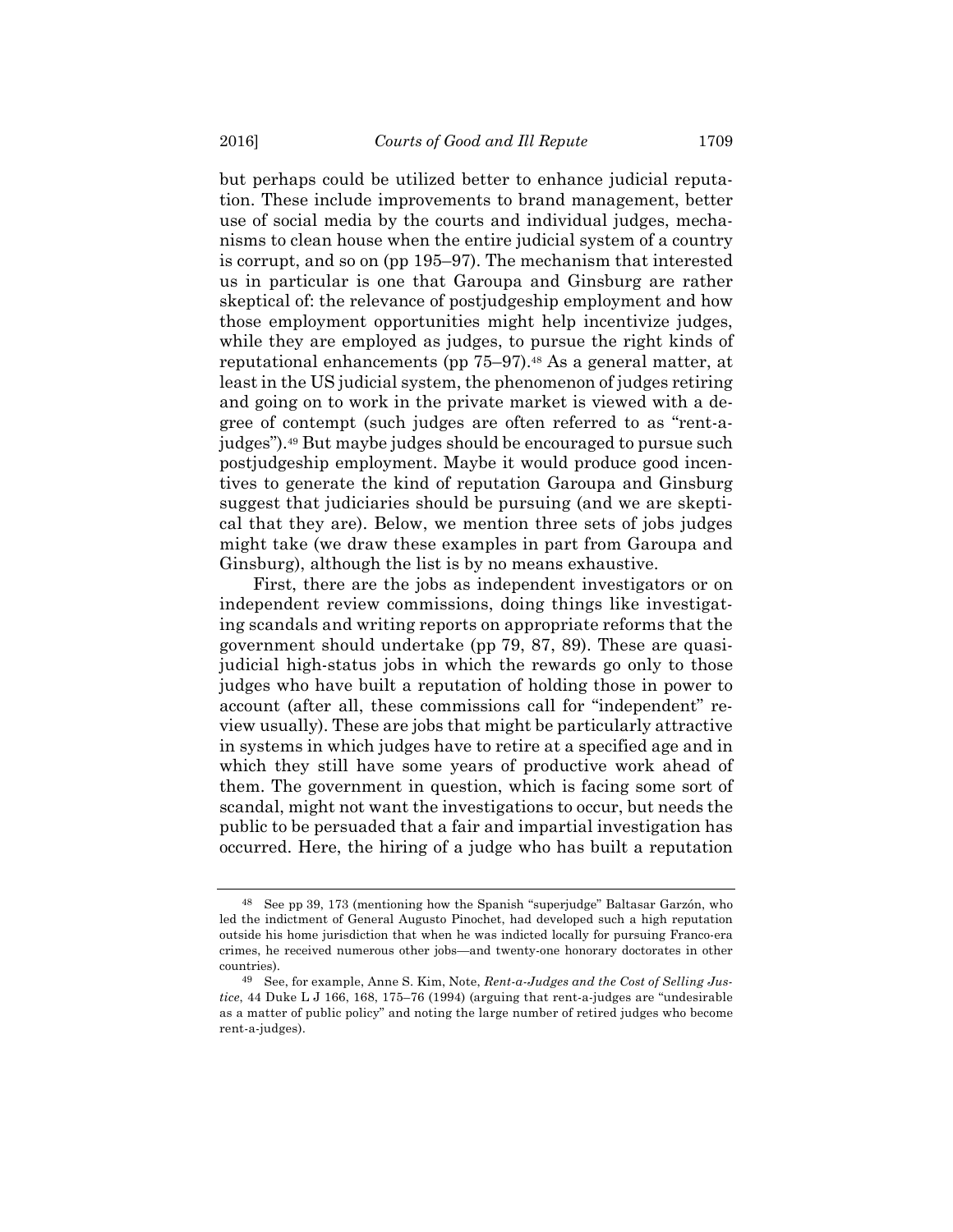for legitimacy and fearlessness in the face of government pressure might be the best solution. And if the jobs are attractive enough, and the possibility of getting them is real, then judges will strive to generate the kind of reputation that will help them get these jobs after they take retirement. Indeed, as Garoupa and Ginsburg explain, there is sometimes a demand for judges to move from their judicial roles into political roles when the political system is seen as having become so flawed that what it needs is a leader with the kind of reputation that a career in the judiciary generates (p 75).

Second, there are the jobs that judges might perform doing so-called private judging—that is, sitting on arbitral tribunals (pp 76, 79). Arbitration, because it is private and has less access to the state's monopoly on force, has to depend even more on the legitimacy of the decisions its judges make than does the regular, formal state system. The judges who get offered arbitrator jobs, therefore, are necessarily those who built the right kind of reputation; the measure of their reputation is the willingness of private parties to abide by their decisions. There is a fly in the ointment here, which Garoupa and Ginsburg point out, in that the presence of high-quality arbitral options may undermine the incentive for the local state-sponsored system to develop a high reputation (p 83). But this dynamic could easily cut the other way, as well; the competition from the arbitral system might make state systems work better, and particularly so if the arbitral system picks its judges from amongst those who perform the best in the state system.

Third, and less utilized than options one and two, but perhaps even more intriguing, is the possibility for judges who have built reputations in one setting—either individual or collective to be hired by other judicial systems that want to, in effect, buy a judicial reputation (pp 194–95). For example, one might imagine, quite plausibly, a country or region that has decided that it wants to build the kind of judicial system that will attract foreign investors. One can also imagine, equally plausibly, that one of the key things that foreign investors are worried about is expropriation of their assets by some future populist government that runs on a platform of "take from the evil foreigners."50 In this scenario, the

<sup>50</sup> The classic work on this topic is Douglass C. North and Barry R. Weingast, *Constitutions and Commitment: The Evolution of Institutions Governing Public Choice in Seventeenth-Century England*, 49 J Econ Hist 803 (1989). See also generally Gary W. Cox, *Marketing Sovereign Promises: The English Model*, 75 J Econ Hist 190 (2015).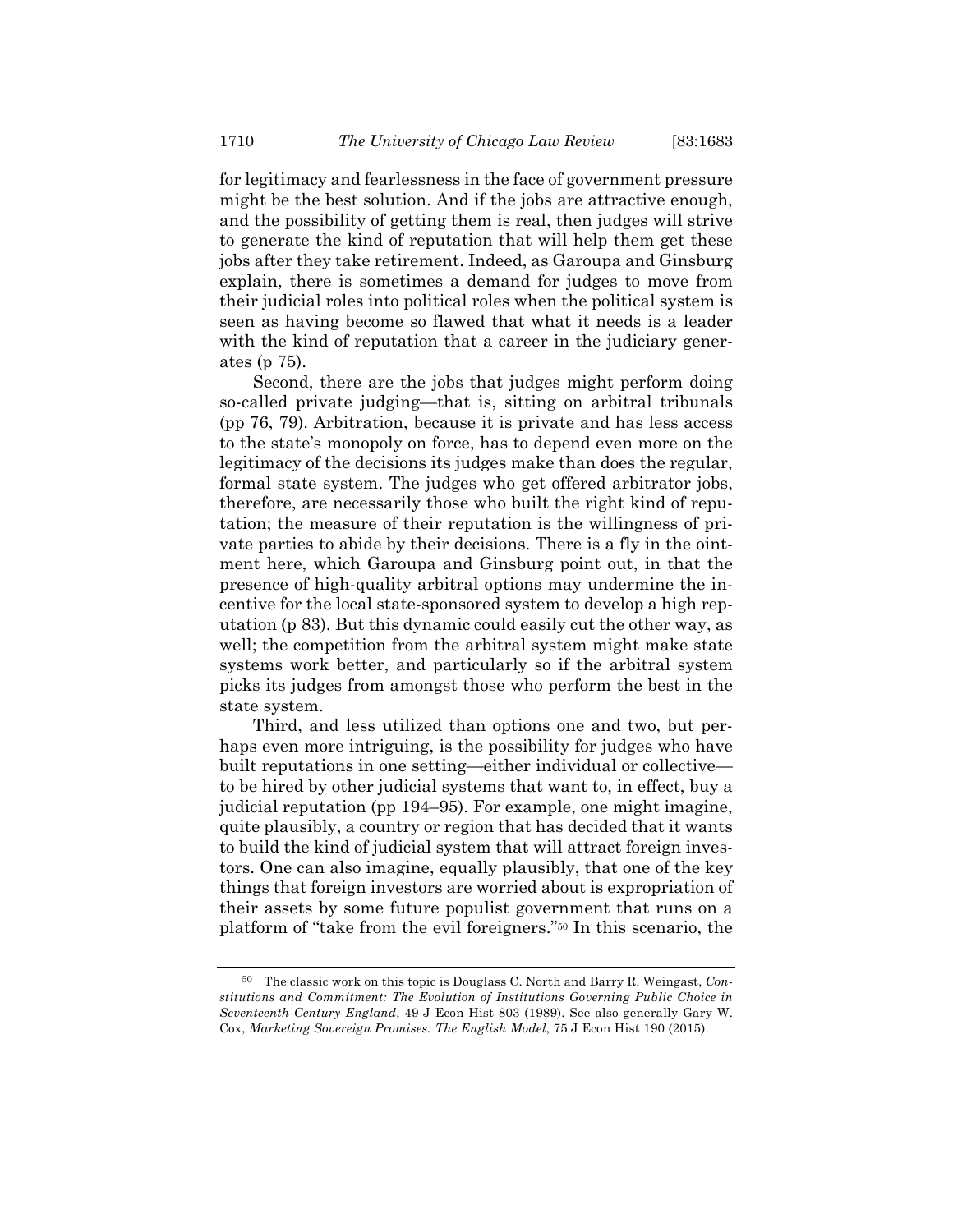country seeking to attract foreign investment might consider offering positions in its judiciary to judges who have built strong judicial reputations—and particularly reputations for standing up to state misbehavior—elsewhere. The Dubai International Financial Centre is one such example, in that it uses a commonlaw-modeled court system with judges hired from a variety of common-law jurisdictions, explicitly to attract foreign investment, while being located within the United Arab Emirates' civil-law system.51

To be clear, Garoupa and Ginsburg do not go as far as we do in seeing the positive value for judicial-reputation creation via the incentives provided by the prospect of future employment in alternative settings. They express concern about adverse selection (that the wrong kind of person will be attracted to the judiciary) (p 82) and negative effects on reputation (perhaps if judges are seen as working harder in order to enhance their prospects for future employment, as opposed to working hard in order to pursue justice or another "pure" goal, that will cause the public to think worse of judges) (p 83). We are not so concerned. Adverse selection problems can be ameliorated by having better selection systems. And even if the wrong kinds of candidates get through (the candidates who care more about self than others), that is not such a big problem if these judges can be given the right kinds of incentives to pursue the right kind of reputation. Garoupa and Ginsburg, we think, could be more eager to embrace the possibilities for using the prospect of lucrative or prestigious postjudicial employment as a means of enhancing the incentives for judges to pursue reputation.

## IV. ALTERNATIVE FUNCTIONAL THEORIES

One reason why we are a bit skeptical of the functional claims that Professors Garoupa and Ginsburg make is that we do not think that judicial systems around the globe are as yet designed to enhance reputation to the extent Garoupa and Ginsburg suggest. Plus, we think it plausible that there are alternative functional explanations for why judicial institutions are the way they are, and Garoupa and Ginsburg have not persuaded us that these

<sup>51</sup> See Alejandro Carballo, *The Law of the Dubai International Financial Centre: Common Law Oasis or Mirage within the UAE?*, 21 Arab L Q 91, 95–100 (2007); *Jurisdiction: Opting In to the Dubai International Financial Centre* (Linklaters, Dec 6, 2011), archived at http://perma.cc/J6EJ-3S9W.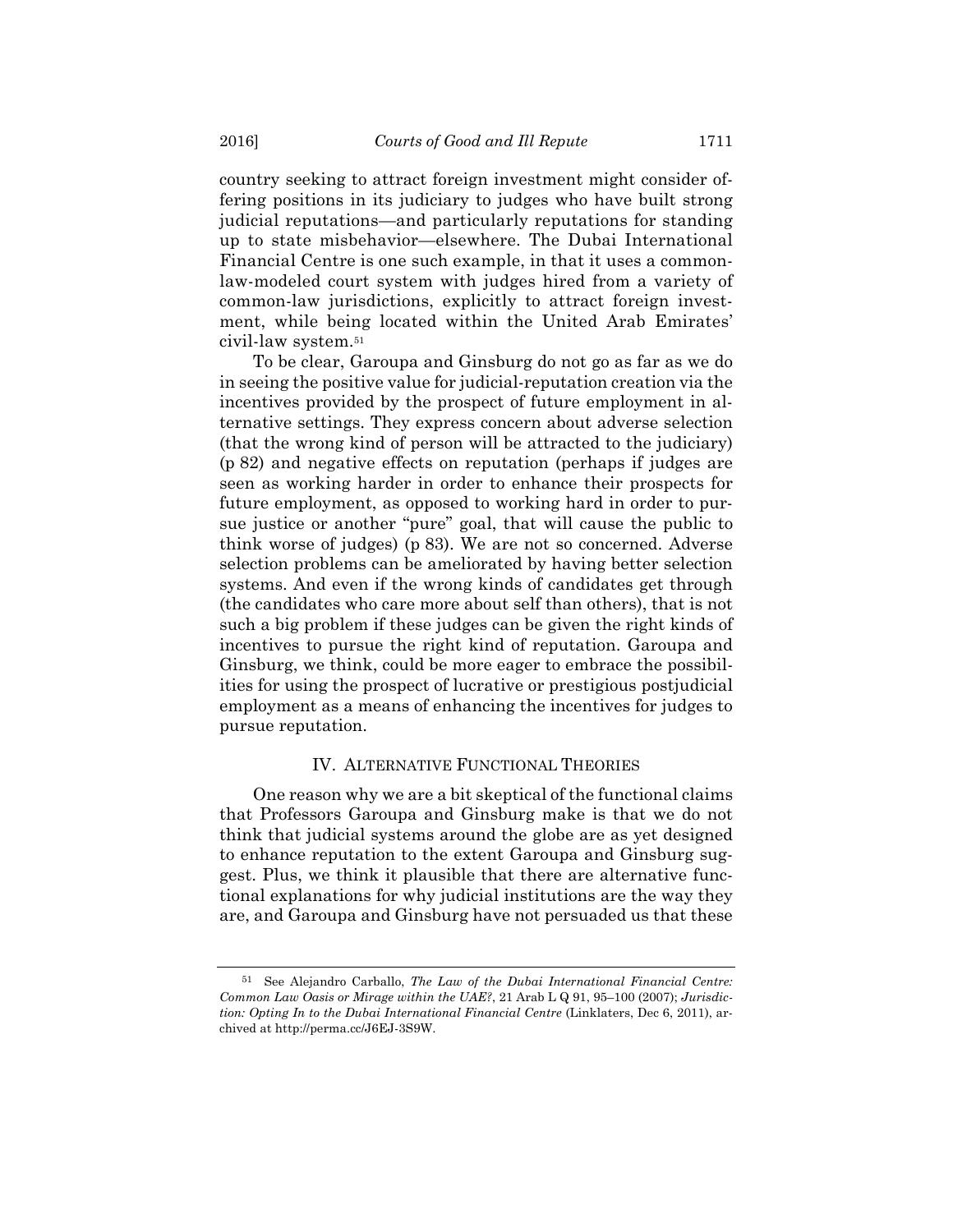alternative explanations are not also playing a role (perhaps alongside reputation). Below, we sketch out one such explanation.

Garoupa and Ginsburg tell us that the reason different judiciaries have different structural features is that these different structures are aimed at optimizing the proper amount of reputation that a particular judiciary needs to serve its society best (p 2). And Garoupa and Ginsburg's foil here is the path-dependence or inertia explanation that dominates the literature (pp 7–8, 59). We applaud the moves both to provide a functionalist explanation and to question the standard path-dependence story for why we have the institutions we do. But what if there were other functionalist explanations—ones that did not rest on reputational considerations?

One such explanation is the holdout problem. Systems that have strong norms or requirements as to unanimous decisionmaking are by definition more concerned with holdouts, because a requirement of unanimous decisionmaking necessarily gives considerable power to anyone willing to threaten to hold out.52 By contrast, there is relatively little danger of holdouts in a highly individualized judicial system. In such systems, the judges make up their own minds and their decisions get aggregated at the end; there are no holdout problems, just winners and losers.

Once we see the decision to use one structure or the other to design a judicial system in terms of the risk of holdouts, then the next step is to ask whether different contexts call for the social planners to be more or less concerned about holdouts. Imagine, for example, a society that is highly polarized along race, religion, and income grounds. Holdouts might be highly likely in such a society in cases involving certain subject areas (for example, human or civil rights). And so one might expect that courts tackling these issues would be individualized. However, one might also imagine certain types of topics (for example, issues having to do with the banking sector's stability) for which neither the public nor the judiciary has strong preferences. For these types of topics, the risk of a holdout might be minimal and the enhancement of the quality of the decision by forcing the members of the court to discuss and compromise might be considerable.

We are by no means certain that the foregoing holdout problem really is one that drives the difference in structures that one

<sup>52</sup> See Richard A. Epstein, *Covenants and Constitutions*, 73 Cornell L Rev 906, 922 (1988) ("The holdout problem occurs in its most extreme form when unanimous consent is necessary.").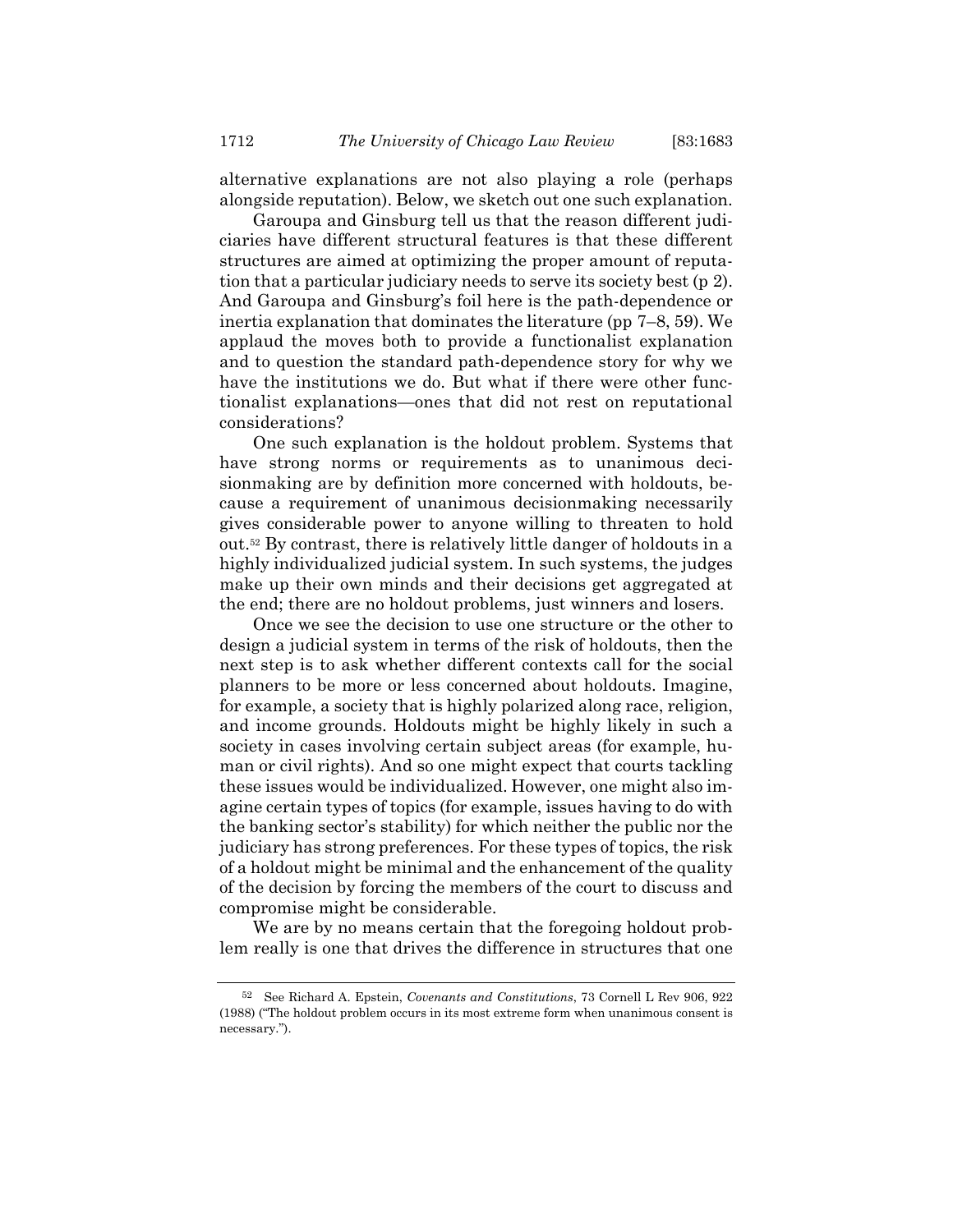sees around the world. The point, though, is that it is a plausible alternate functional explanation, and it has nothing to do with reputation creation.

## CONCLUSION: THE FUTURE (LIKELY) RELEVANCE OF GAROUPA AND GINSBURG'S REPUTATIONAL THEORY

Our final observation is that regardless of whether Professors Garoupa and Ginsburg's view accurately represents the reality of why current judicial systems are structured the way they are today (we suspect that there is much more path dependence in the equation than Garoupa and Ginsburg are ready to concede), we think that the reputational model is going to become more and more important as time goes on. And that will happen not because social planners realize that judicial systems should be designed to pursue certain kinds of reputations, but because of the rapid growth in recent years in the external monitoring, evaluation, and relative ranking of judicial systems. As Garoupa and Ginsburg describe in their penultimate chapter, the past two decades have seen phenomenal growth in the number of relative rankings of judicial institutions around the world (p 176). Among the most prominent of these are those produced by the World Bank and Transparency International.53 But there are also rankings produced by academics and for-profit organizations.54 There are weaknesses in these rankings, as numerous researchers (including one of the authors of this book) have pointed out.55 But they are being constantly critiqued and improved and, most importantly, are taken seriously by the markets and therefore the countries that are being rated. Credit rating agencies use them and governments—particularly emerging-market governments—

<sup>53</sup> See, for example, Anja Rohwer, *Measuring Corruption: A Comparison between the Transparency International's Corruption Perceptions Index and the World Bank's Worldwide Governance Indicators*, 7 CESifo DICE Report 42, 44–49 (Autumn 2009).

<sup>54</sup> For discussions of rankings of judicial systems and individual judges in the US context, see generally, for example, Thomas J. Miles, *Do Attorney Surveys Measure Judicial Performance or Respondent Ideology? Evidence from Online Evaluations*, 44 J Legal Stud S231 (2015); Theodore Eisenberg, *U.S. Chamber of Commerce Liability Survey: Inaccurate, Unfair, and Bad for Business*, 6 J Empirical Legal Stud 969 (2009). See also generally Stephen J. Choi, Mitu Gulati, and Eric A. Posner, *Judicial Evaluations and Information Forcing: Ranking State High Courts and Their Judges*, 58 Duke L J 1313 (2009).

<sup>55</sup> See, for example, Kevin E. Davis, *Legal Indicators: The Power of Quantitative Measures of Law*, 10 Ann Rev L & Soc Sci 37, 41–46 (2014). See also generally Tom Ginsburg, *Pitfalls of Measuring the Rule of Law*, 3 Hague J Rule L 269 (2011).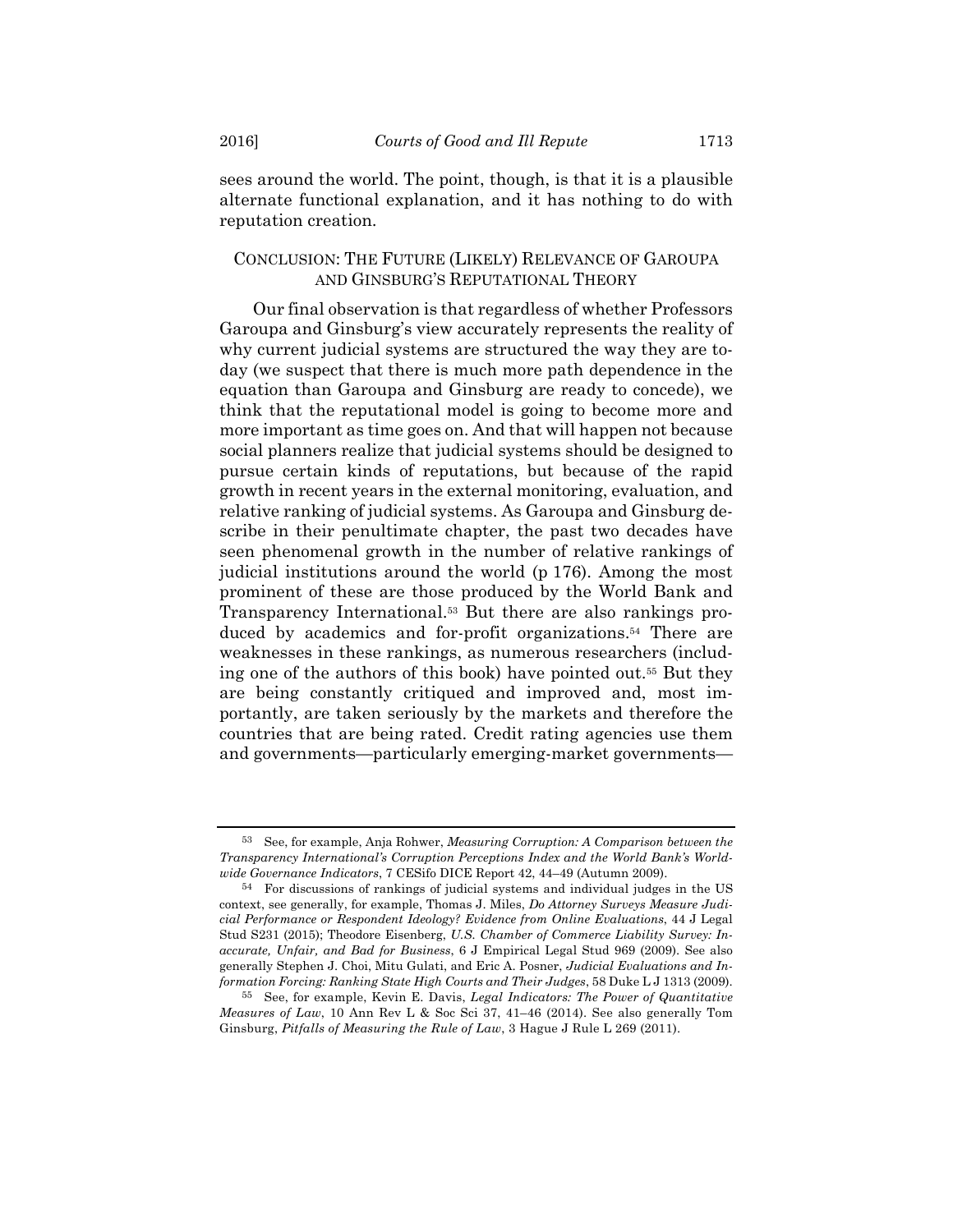frequently feel compelled to report them to foreign investors.56 A recent bond issue by Mozambique (its first) is particularly illustrative. The country, in its bond prospectus, reported its rankings on both the World Bank's Worldwide Governance Indicators and Transparency International's 2014 Corruption Perceptions Index, and also discussed the rankings of neighboring countries in Africa, such as South Africa.57 Put simply, if the quality of a country's judiciary is important to its cost of borrowing on the international markets, the country will make sure to invest in improving that system and its ranking—and that in turn means setting up the right incentives for judges to pursue the right kind of reputation. Equally important for many poor countries is the fact that development agencies often look to these indicators in determining where to allocate funding.58

But that is not all. As more and more information becomes available about individual judges and courts and their performances, it becomes easier to rate them on factors such as the speed with which they produce decisions, the rates at which those decisions are reversed by higher courts, the rates at which they are cited by other courts, the credentials of those who are selected to be judges, the satisfaction levels of those who have had cases before them, and so on. Again, there are criticisms that can fairly be leveled at all of these ratings.59 But the bottom line is that we, as a global society, are moving in the direction of being able to increasingly evaluate not only the overall quality of a judicial system, but also individual courts and judges. In turn, to the extent judges care about their evaluations (and we suspect they care, or can be made to care), the result will surely be an enhanced pursuit of the kinds of reputation contained in these measures. And that fact, Garoupa and Ginsburg posit, will affect the structuring of judicial systems.

At bottom, Garoupa and Ginsburg have made an invaluable contribution to the literature on judicial institutions not only in

<sup>56</sup> For an example of the use of these measures by rating agencies, see Richard Cantor, *Moody's Sovereign Rating Methodology* \*18–19 (Moody's Investors Service, May 31, 2012), archived at http://perma.cc/WS2Q-GRFA (listing the World Bank indicators as important determinants of a country's credit rating).

<sup>57</sup> See *Prospectus Dated 15 April 2016: The Republic of Mozambique* \*12–13, 27–28 (Apr 15, 2016), archived at http://perma.cc/5PLD-AVE9.

<sup>58</sup> See M.A. Thomas, *What Do the Worldwide Governance Indicators Measure?*, 22 Eur J Development Rsrch 31, 31, 34 (2010).

<sup>59</sup> See, for example, Joshua B. Fischman, *Reuniting 'Is' and 'Ought' in Empirical Legal Scholarship*, 162 U Pa L Rev 117, 130–54 (2013) (criticizing empirical studies that use citation rates, reversal rates, and interjudge disparities to measure judicial quality).